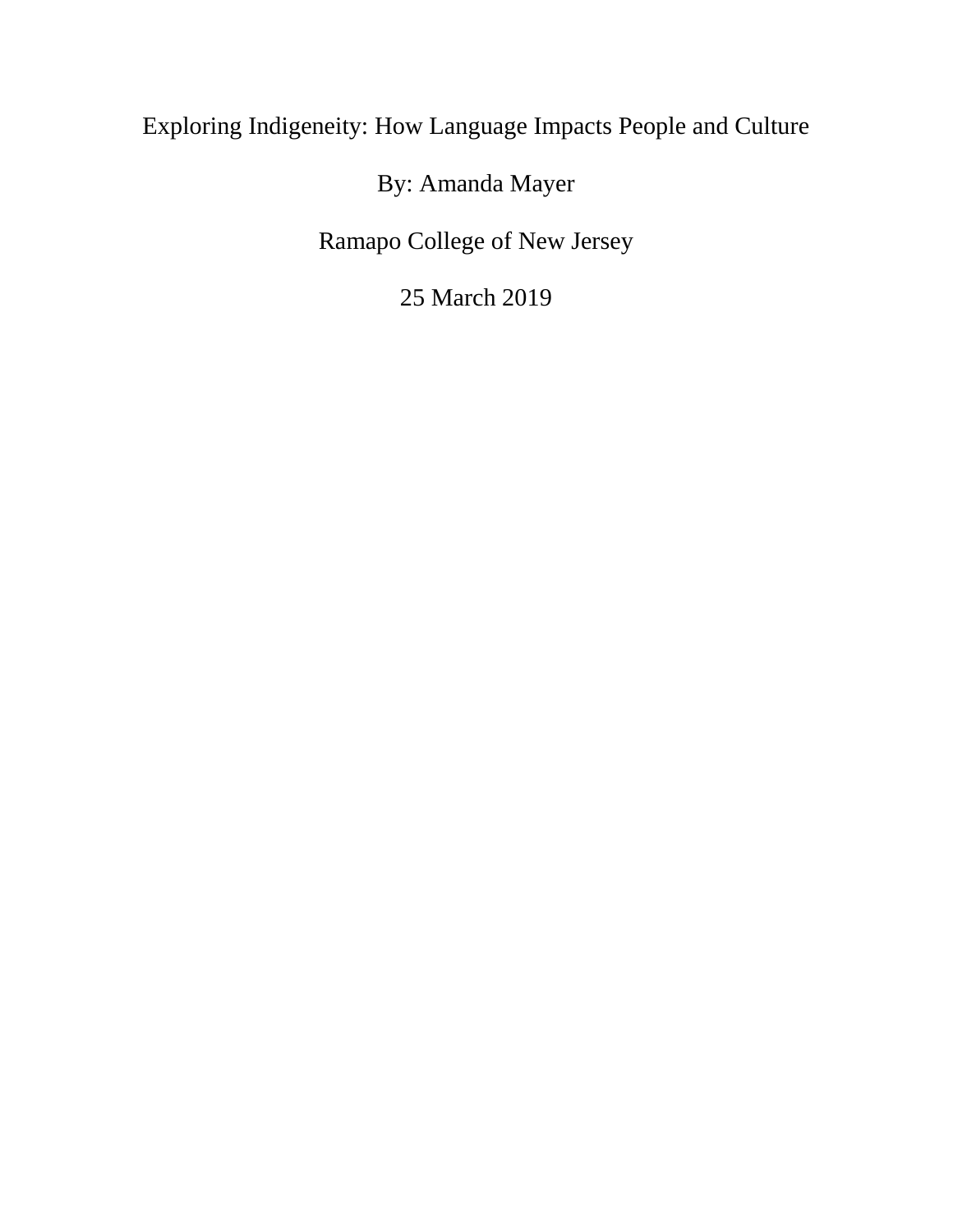#### Part I: Introduction

Indigenous cultures in Latin America have experienced strong and rapid revitalization movements since the last decade of the twentieth century. One country that best demonstrates the recent increase in indigenous pride is Guatemala. Contributing to the resurgence is that 1992 marked *quinientos años,* or 500 years since the "discovery" of the Americas by Christopher Columbus. This anniversary came at a climacteric point in Guatemalan history: the 36-year civil war and genocide was on the decline and would officially come to an end in 1996. As these dates coincided, the inequality in Guatemala became impossible to overlook; "a seed of unity between the indigenous people and Ladinos" was essential for the country to move forward peacefully (Menchu 66). While over half of the relatively small population identified themselves as indigenous, they were not represented in the government or legal systems, nor were either responsive to them. This also included the education system and recognition of indigenous languages. More specifically, the state systems were discriminatory to the indigenous population. Nevertheless, the revitalization and pride within indigenous communities was widespread throughout Guatemala. Many facets of culture resurfaced, among them traditions, ceremonies, clothing, naming, and language (Menchu).

In Guatemala, there are at least 23 official languages (Arriaza and Arias 73). With the exception of Spanish, the remaining languages are indigenous. However, there is still a stigma surrounding their usage. Despite their prevalence, the "usage is often associated with the 'negative' values of the 'traditional': ignorance, lack of education, and poverty. In contrast, people associate the the dominant language- Spanish- with the 'positive' values of the 'modern'" (England as cited by Yoshioka 8). This is problematic because language usage is considered to be one of the most integral factors in maintaining and expressing a culture (Arriaza and Arias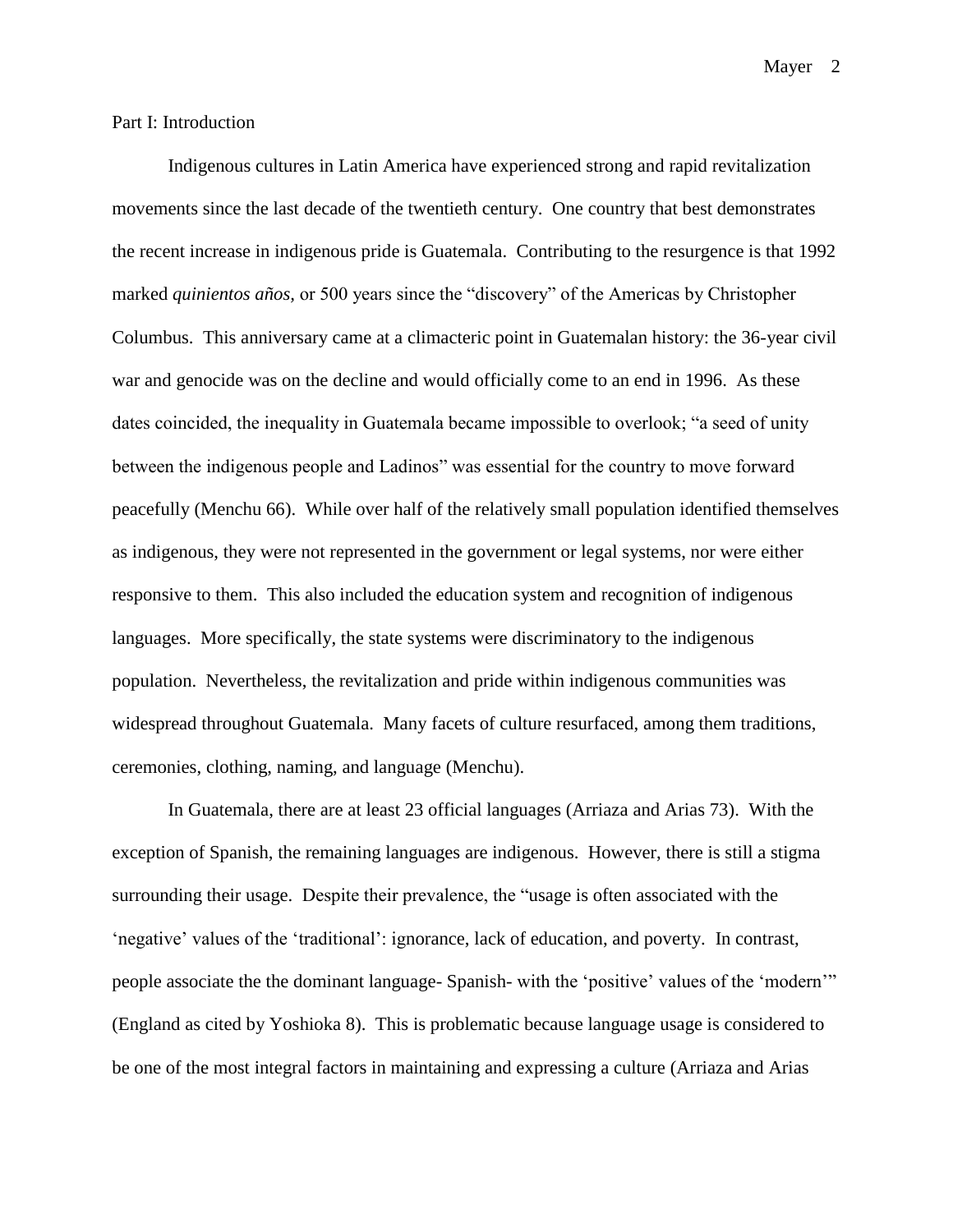73). Since schooling is an essential component of learning any language, the education system has the potential for a profound impact. Language retention and usage also contributes to the overall success of the pride in indigeneity movement. This study, based on field research in Guatemala and interviews with indigenous citizens of Guatemala, finds that indigenous languages are best supported in bilingual schools. While Guatemalan public schools are supposed to provide bilingual education, they often fail as a result of unmotivated staff. Therefore, bilingual education is most effective when it is administered by people in the town that it serves, and the progress the Guatemalan indigenous population has made since the 1990s demonstrates how resilient the community is.

#### Part II: Guatemala in the 20th Century

Like most countries in Latin America, Guatemala has a rich ancient history and a stunning range of geographical landscapes. Within the population, a key social division is that Guatemalan history differentiates between *ladinos* and *indios.* In today's society, ladino means non-indigenous, while indio means indigenous. The word "ladino" is first used in Guatemala to describe the children of an indigenous woman and a Spanish man in a context such as, "a very Ladino indian" (Peláez 130). Eventually, the term changes from a negative connotation to one of advantage. In the wake of colonialism, "legislation was passed that prohibited Indians from entering Artisan trades controlled by the Spanish. Ladinos were not subject to this legislation" (Peláez 132). Years later, "ladino" would signify "not indian" after legislation passed that recognized the only types of Guatemalans as ladino or indian (Peláz 132). This distinction further separates the two groups: Ladinos are able to choose their work in society, while the indigenous community is forced into indentured servitude. The animosity continues to deepen and contributes to what will be known as some of the darkest chapters in the country's history.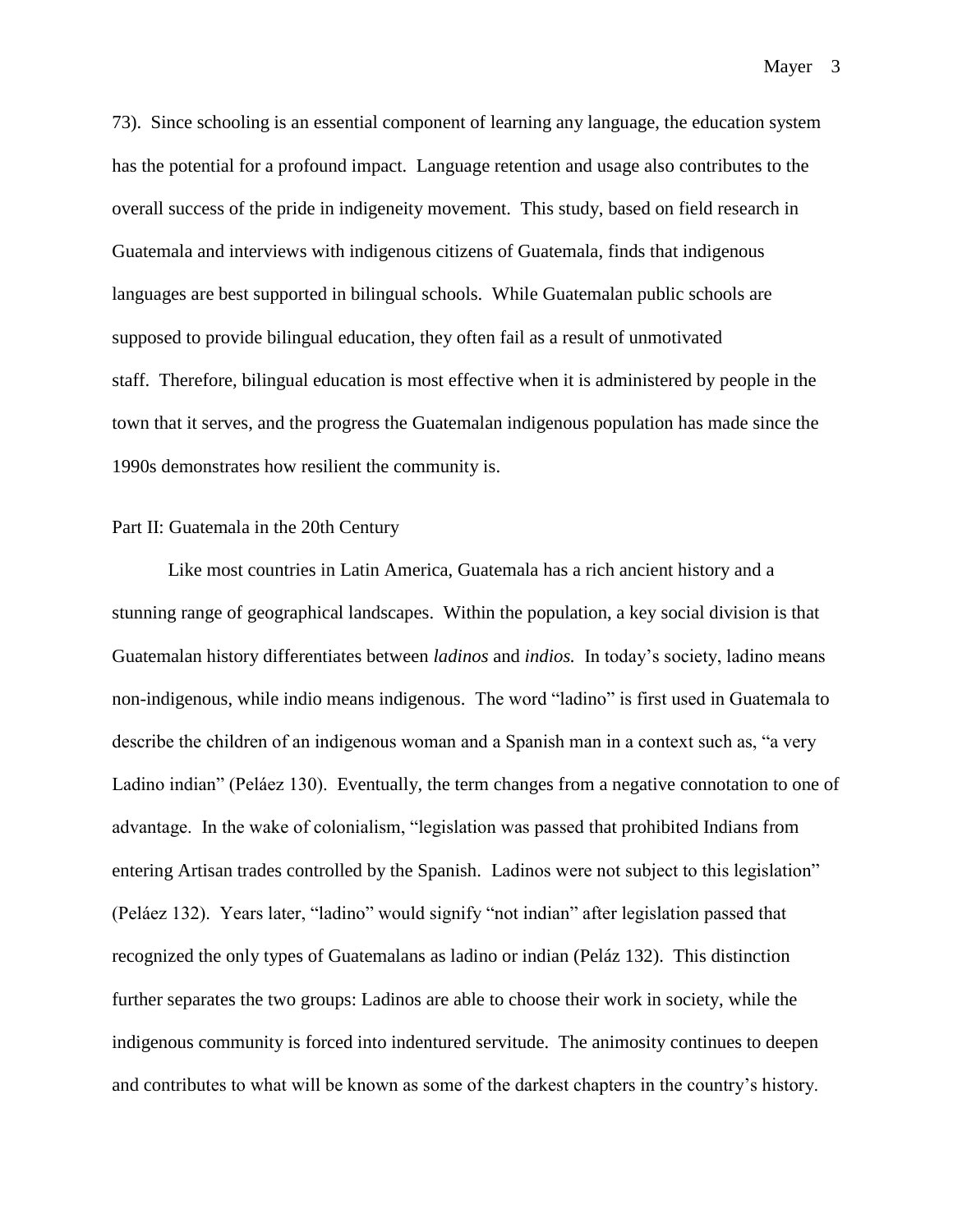After winning independence in the 19th century, Guatemala had new sets of issues to resolve. Unrest in the country grew as more Guatemalans were subjugated to the unfair and brutal labor conditions that came with working under ladino landowners. Approaching the middle of the 20th century, political leaders rallied for land redistribution to the indigenous population. However, this progress halted in 1954, the year that marks the beginning of a treacherous time period in Guatemalan history. After a military coup d'état ousted the democratically elected president, a vicious 36 year civil war decimated the country. Although, it was slightly unconventional warfare in the sense that the combatants on one side were, "diverse and increasingly militant peasant, worker, indigenous, and political movements and episodic armed insurgencies; on the other, murderous military and paramilitary forces forced financed by domestic economic elites and the United States" (Grandin 5). The peak of the violence is appropriately deemed "la violencia," referring to 1982 and 1983 when General Efrain Rios Montt controlled the military. Some of the violence perpetrated included rapes and indiscriminate massacres that targeted everyone to women and children. Hundreds of clandestine and unmarked burial grounds remain throughout the country. By the end of the war, over 600 massacres were perpetrated and the casualties numbered 200,000 people (Grandin 5). It is crucial to understand that an overwhelming majority of the rebels fighting against oppression were Maya. Genocide, a term coined in 1948 by Raphael Lemkin and voted on by the United Nations, is defined as "acts committed with the intent to destroy, in whole or in part, a national, ethnical, racial or religious group" (Lemkin as cited in Verdirame). Therefore, proponents argue that the civil war was a genocide because civilians, including women and children, were targeted specifically for identifying as Maya. During La Violencia, General Efrain Rios Montt notoriously referred to the systematic killings as "quitar el agua de pes," or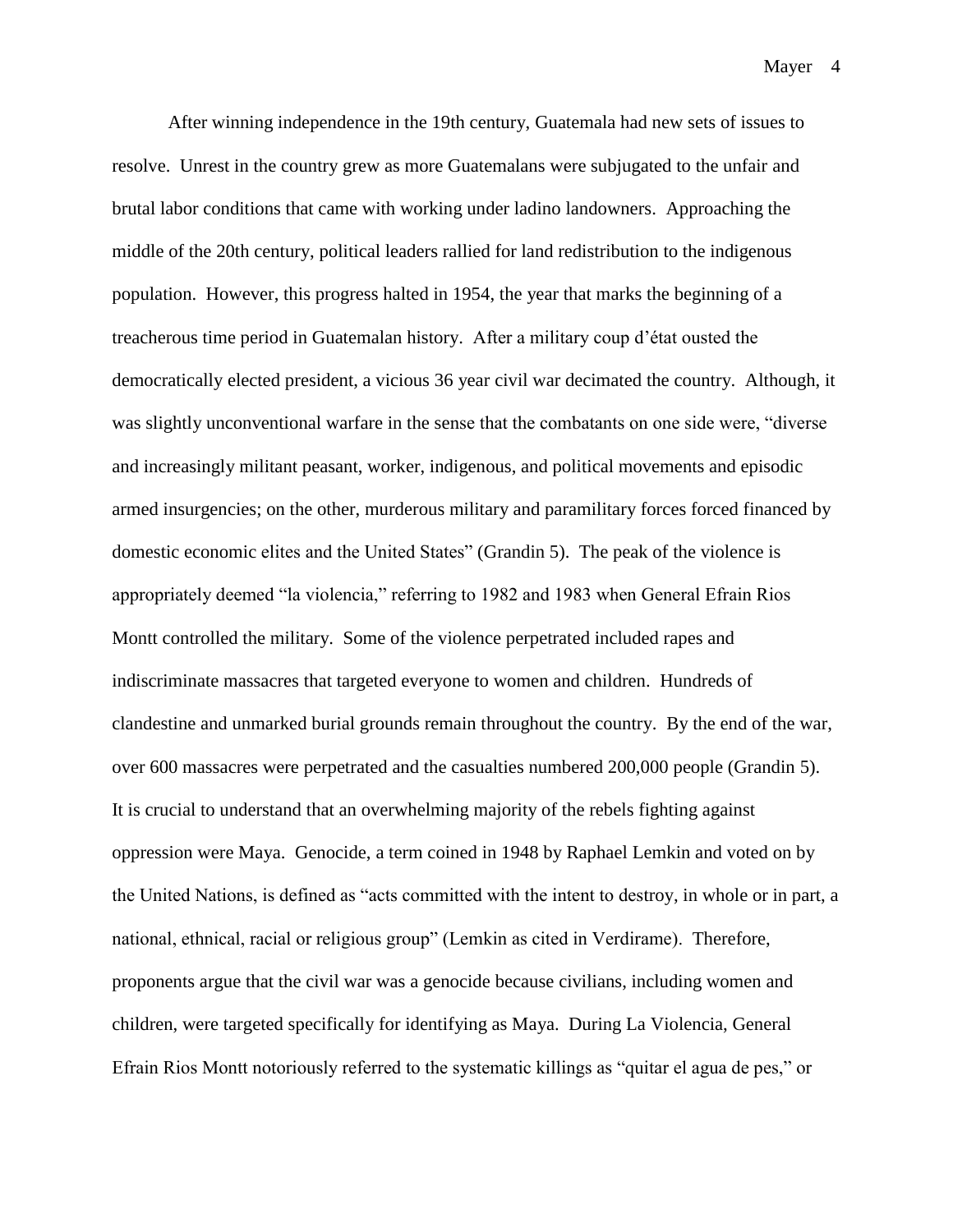"taking the water from the fish" (Sanford). If the water is the Maya and the fish are guerrillas, the statement implies that without the Maya there would be no water. Without water, the fish die. Essentially, it claims that without the Maya there would be no guerrillas, which effectively demonizes an entire group of people and justifies their death as a means to an end of all subversion.

The violence in Guatemala officially ceased in 1996 when the government and rebel organization signed the Peace Accords. Some of the most promising sections included "resettlement of displaced peoples, equal treatment of the indigenous population and of women, some land redistribution… a greater respect for human rights… [and] building a civilian peace force" (Blum 328). This legislation, if enacted, would have been a monumental victory after so many indigenous families suffered as a result of stolen land. However, they resembled a "wishlist" rather than "a blueprint for social change" (Ross 76). The indigenous community felt that it did not adequately address the incomprehensible toll of damage. Inspired by Chile, they lobbied for truth commissions as an opportunity to heal. Despite the odds, the truth commissions proved successful. Exhumations began as a response to the unmarked graves; in Mayan culture, the burying of the dead is very sacred. Later in the 20th century, the infamous general Ríos Montt was convicted of perpetrating war crimes. The sentence was later reversed and he was waiting to be retried before he died in 2018. Although the reversal was contended, the fact that he was originally sentenced carries incredible significance internationally. The indigenous community of Guatemala is revered for their resilience and persistence in pursuing justice through truth commissions, exhumations, and trials. Today, the indigenous population still faces challenges, but remains strong throughout the nation.

Part III: Linguistic Diversity in Guatemala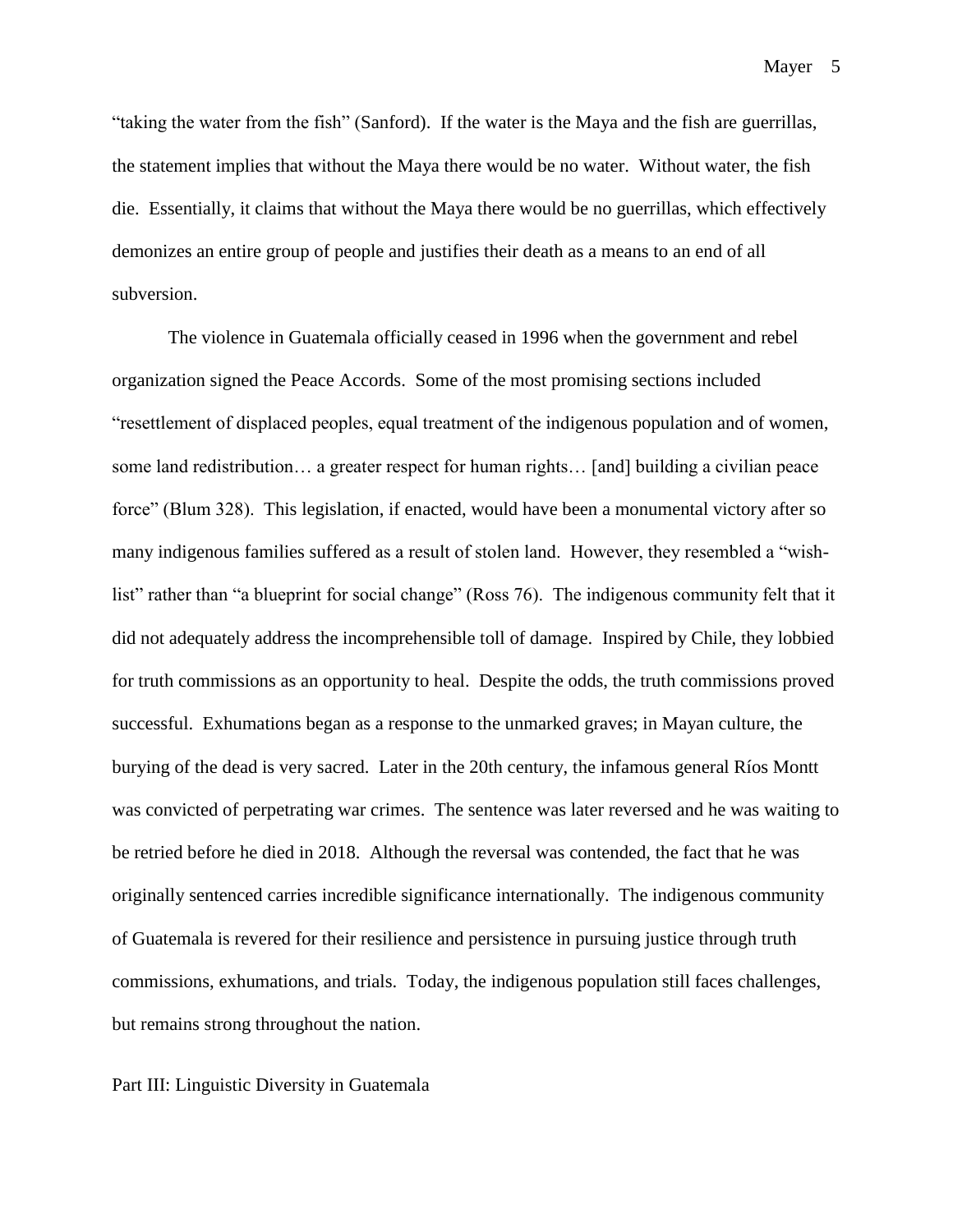Since colonization, the survival of Mayan languages has been threatened. It was not until 1884 that Otto Stoll conducted the first written classification of Guatemalan indigenous languages by comparing different sets of vocabularies, followed by A.L. Kroeber in 1939 whose list is more detailed and separated by Lowland Maya and Highland Maya, and A.M. Halpern in 1942 who categorized based on phonology (McQuown). In 1956, another article was published that re-classifies the languages more meticulously. In it, McQuown refutes earlier classifications and through extensive "comparison of lexical items" and "personal experience to the extent of gathering a fairly sizeable vocabulary" postulates that there are 10 sub-groupings of Mayan languages (McQuown). Throughout these classifications, Spanish remained the language of power throughout the country. A study conducted estimated that by 2010, the number of Guatemalans who identify as indigenous will be 5.88 million, or 41% of the population (World Bank Group).

History demonstrates how the number of Maya in the population has fluctuated. In the year 1950, the reported number of Mayans in the country was 1,495,905 people and the total population was recorded as 2,790,868 people (Lovell and Lutz 400). Over half, or 53.6% to be exact, of the population was Maya. By 1981, the number of Mayans in the population dropped to 41.9% (Lovell and Lutz 400). The stark contrast in numbers is reflective of the atrocities committed during the civil war. Evidently, if the overall population is drastically reduced, the number of speakers of that language will also be reduced. The drastic decrease is part of a series of quantifiable results from the war. While there are still many living indigenous people, there is a trend in which people choose to not identify as indigenous. While Spanish represents a class status, indigenous languages counteract that. This is seen especially through rural to urban migration, usually in the pursuit of higher education. Since there are less indigenous speakers in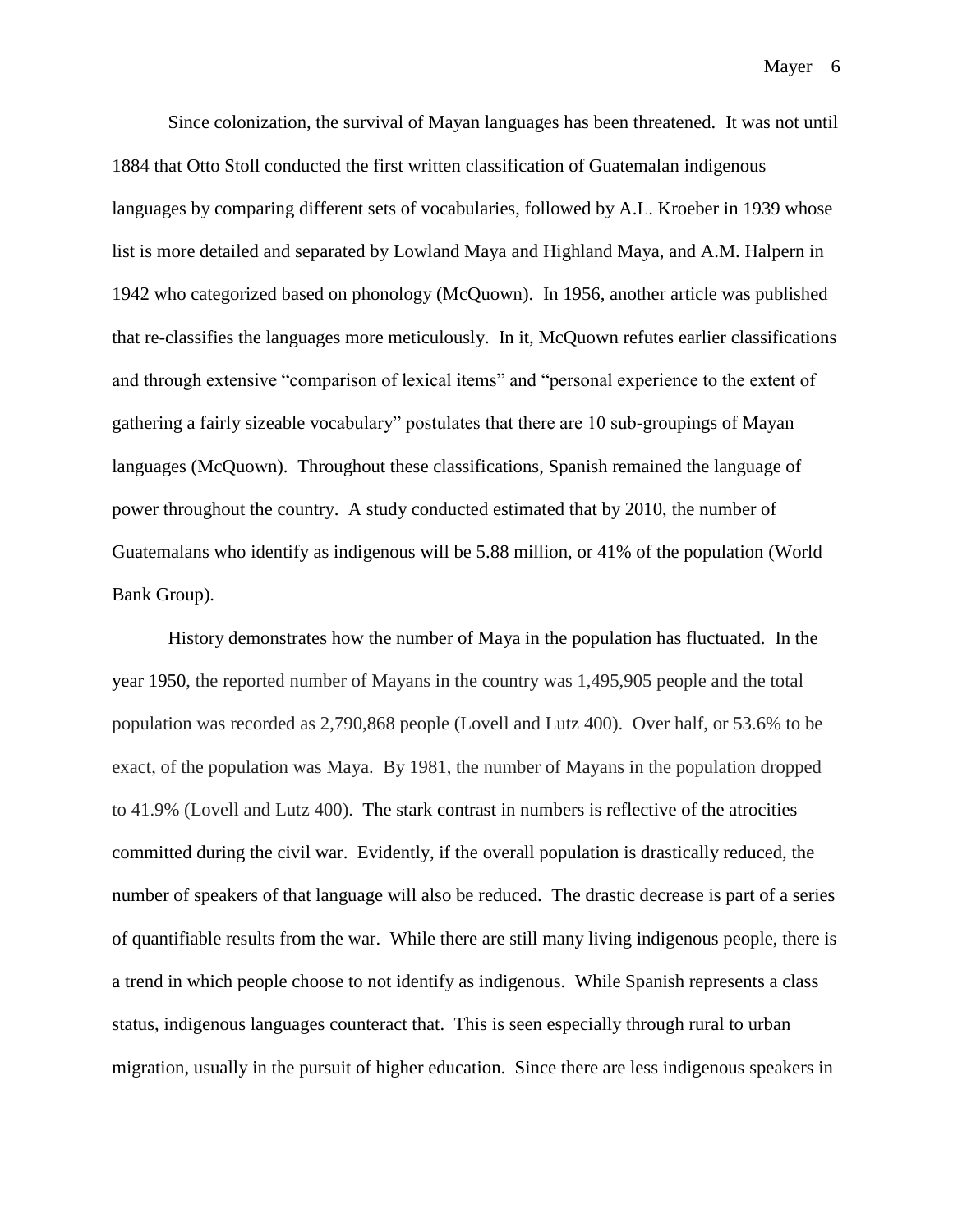cities, those speakers interact more with speakers of Spanish (Yoshioka 11). This effect causes a noticeable shift in language usage, as "the imbalance between the Maya and Spanish languages pushes Maya people to rapidly learn Spanish and, in the process, erode their own" (Arriaza and Arias 74). For some Guatemalans, Spanish and indigenous languages can be seen as in competition with one another. The prestige of social advancement comes at a cost of heritage loss. While this is a realistic concern, the indigenous revitalization movement counteracts it by encouraging indigenous Guatemalans to practice multiple languages.

Similar to before the civil war, Spanish is still "the language within which all… groups communicate; it facilitates business transactions and international trade, and articulates the legal and educational systems" (Arriaza and Arias 73). However, the resurgence of indigenous languages cannot be denied. Today, there are still 24 recognized languages in Guatemala that all survived the war; 21 are Mayan (K'iche', Mam, Poqomam, Ixil, some of the most popular), 2 are non-Mayan (Xinca and Garifuna), and the final is Spanish (Grandin 8). A large contributing factor is the renewed indigenous identity that is inspired by transitional justice movements and assertion for equal rights. Another element of the increased language usage is indigenous bilingual education. Today, there is an emphasis placed on children learning not only Spanish, but also their family's native tongue.

### Part IV: Global Indigeneity Revitalization

The later half of the 20th century marks a global indigenous rights movement that receives momentum and support in nations among nearly every continent. In 1977 and 1981, the United Nations hosts two conferences regarding indigenous rights. This international recognition is crucial because it provides a platform that elucidates the harsh realities of colonialism still prevalent. However, it is important to understand that "strong transnational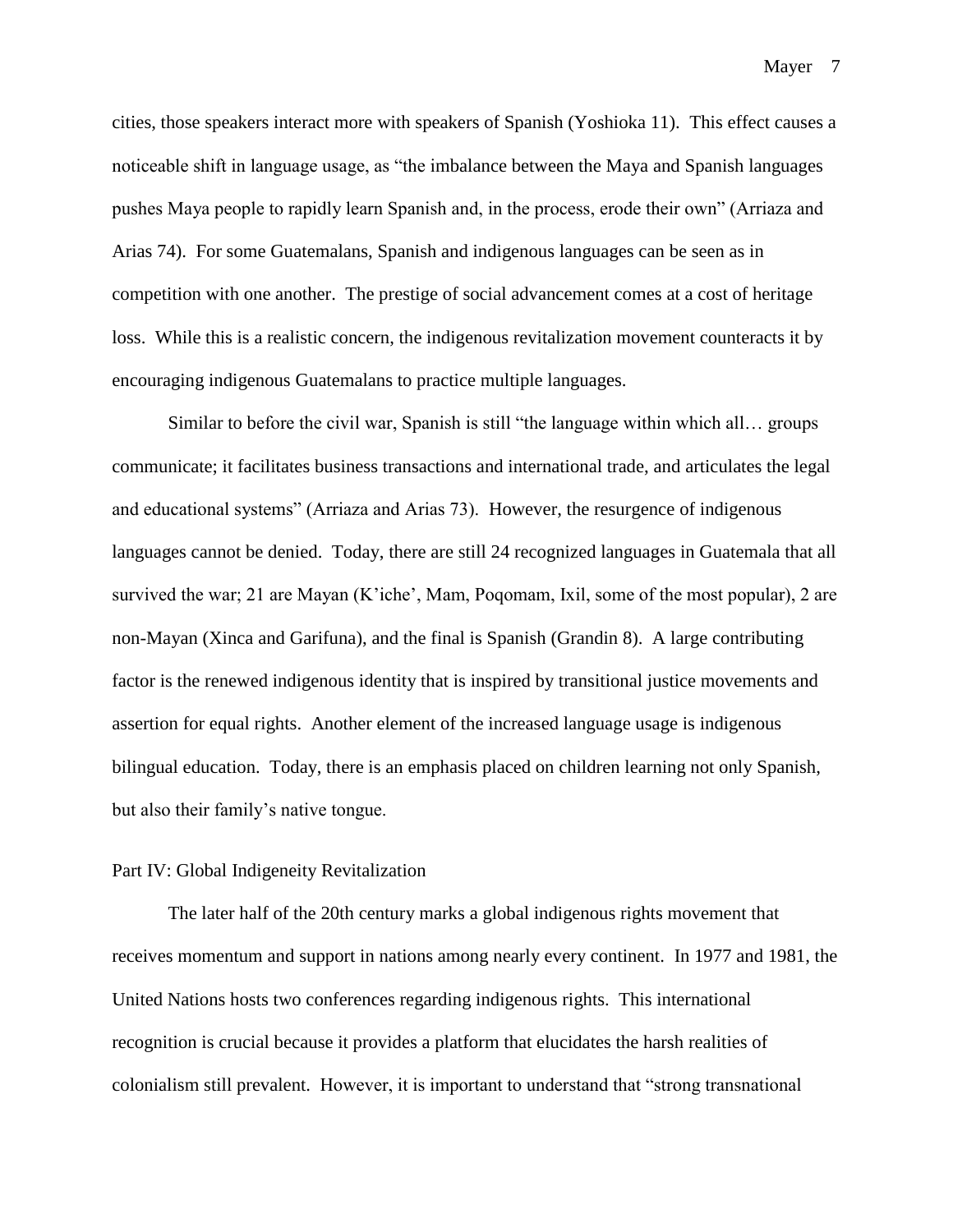networks and shared claims already existed between differently situated indigenous peoples prior to UN interest in indigenous issues, as did an emerging collective indigenous identity" (Morgan 277). Latin America is one of the most, if not the most, successful examples of resurgence in indigeneity sweeping across an entire continent. Global recognition continues well into the  $21<sup>st</sup>$ century, with companies such as World Bank compiling reports on indigenous Latin America, often citing the discrepancies between indigenous and ladino communities.

One area where Latin American indigenous groups experience success is politics. For instance, the *Confederación de las Nacionalidades Indígenas del Ecuador* (CONAIE) program, established in 1986, was quintessential because it, "unified the different indigenous groups of coast, sierra, and jungle and their federations as different 'nationalities' and thus fundamentally embodied the 'plurinational' concept" (Jameson 65). In 2008, CONAIE successfully won recognition across Ecuador for its, "plurinational state, indigenous control over their own territories, and and acceptance of indigenous languages as official languages of the country along with Spanish" (Jameson 69). CONAIE remains successful in the present day. Another nation to gain international acclaim for the political advancement of indigenous peoples is Bolivia. In the 2002 president election, Evo Morales was the first indigenous man elected to the position. As a result, "Bolivians watched in awe… highland Indians, lowland indigenous people, and peasants took their places in the national congress" (Postero 190). Indigenous political parties continue to protest against injustices, such as the construction of a natural gas pipeline or a clean water tax.

Socially, Colombia is a nation that implemented successful reforms after the Constitution of 1991 was implemented (Rathgeber 109). Indigenous groups enjoy "direct funding for bilingual schools, to build health centers with traditional and western medicine, and to set in place a water and energy infrastructure within a communal regime (not privatized)"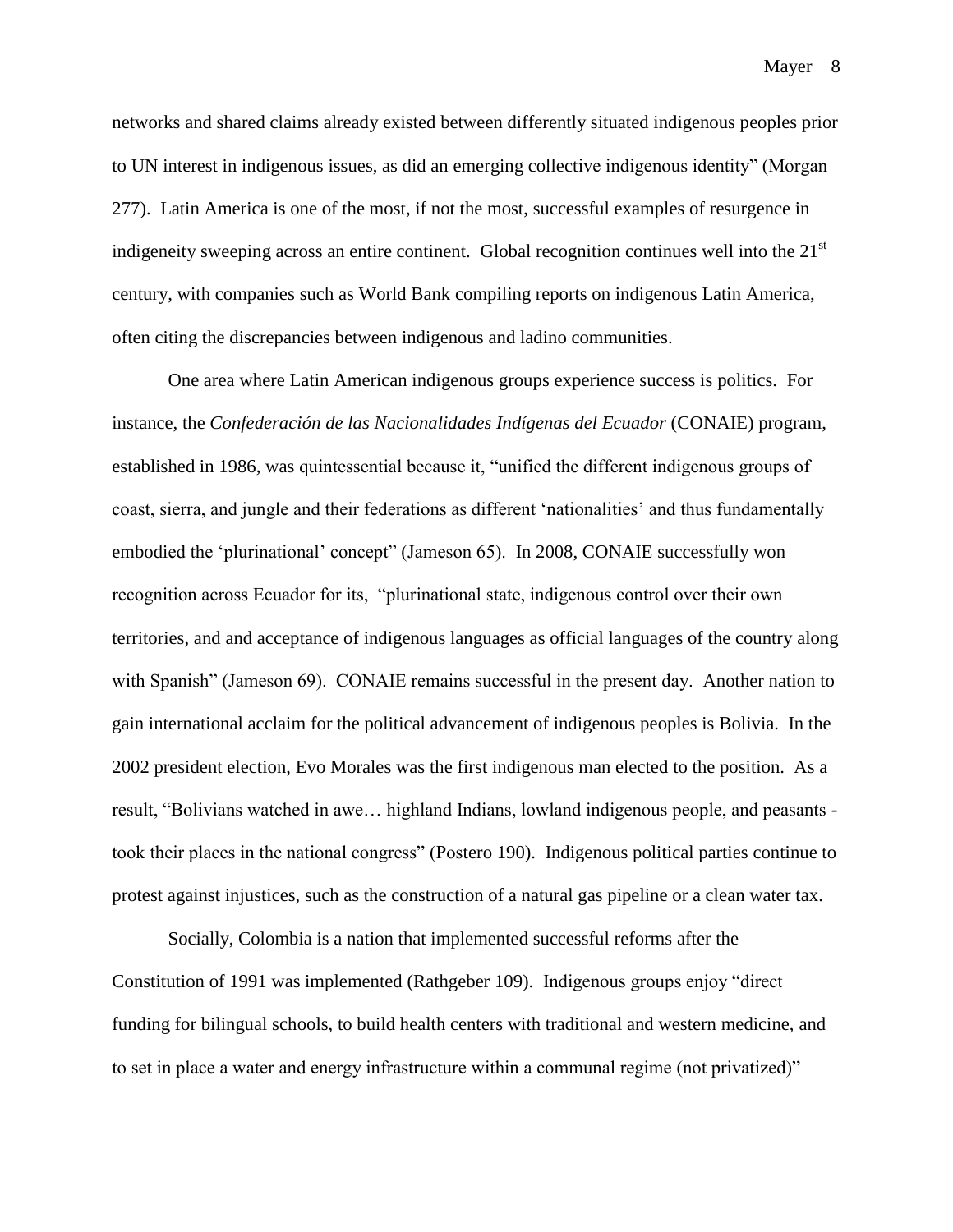(Rathgeber 111). Mexico and Peru are among the successful countries that implemented indigenous bilingual education opportunities. Not only does education personally benefit the students, but it also served as a method to, "empower themselves and demand that the state grant them rights as indigenous citizens" (García and Lucero 175). Investing in the education of a community drastically increases the likelihood of success and involvement in other endeavors.

## Part V: History of Indigenous Bilingual Education in Guatemala

In 1945, President Arévalo was one the first elected officials to promote indigenous education. In years prior, education reforms implemented were not designed for the Maya. Trained as a teacher, Arévalo understood the value of education and implemented "bilingual education in Maya languages, and school expansion to improve access to and quality of education for urban and rural students alike" (Maxwell cited in Dym 246). These changes continue under President Jacobo Árbenz but are halted during the civil war. More specifically, there "was a state sponsored prohibition of teaching indigenous languages in schools, a change that would not be reversed for decades" (Yoshioka 8). Education reformation reversed this progress at the expense of banning indigenous education. MacVean and Nieves's archetypal student is depicted as someone who will go to preschool (not mandatory), elementary school (mandatory), and an optional *bachillerato* program comprised of three years of additional schooling, plus two that are more specific toward the student's university aspirations (MacVean and Nieves 18). The distinction between Maya and Ladino is not in the article, however the proposal of the *bachillerato* program and university implies that these privileges are only Ladino. Education inequality was not readdressed until after the war ended.

One of the initial postwar methods of increasing indigenous schools is the *Programa Nacional de Autogestión para el Desarrollo Educativo,* or PRONADE. Its mission was to build

Mayer 9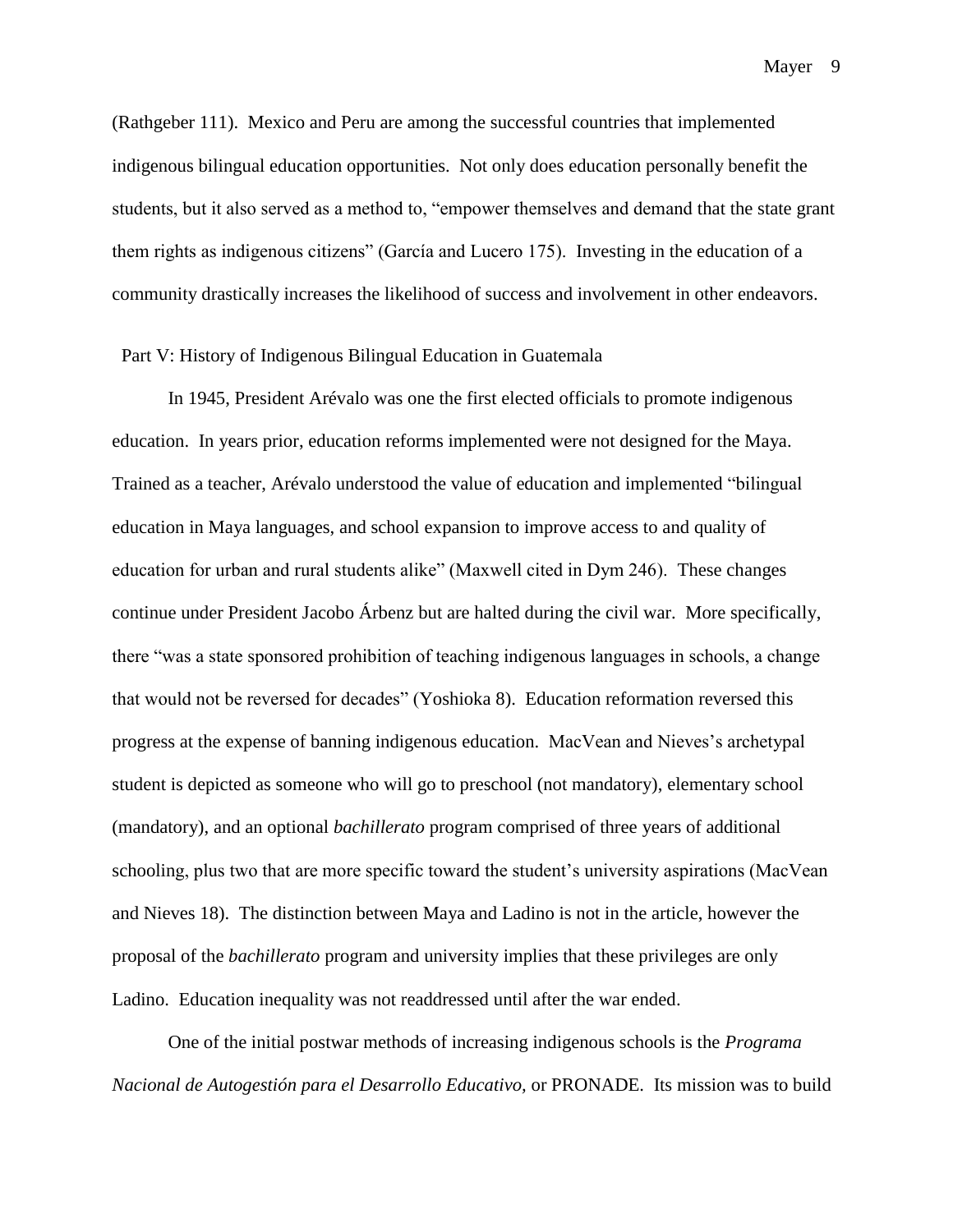more indigenous schools and adequately staff them to ensure access to education for primary children. This program "has enhanced community and parental participation in rural schools, while significantly contributing to the expansion of educational services into rural and indigenous communities" (Löning 170). There is an extensive process to be considered for funding, including proving that there is a location for the school, it is at least three kilometers away from another school, there must be at least 25 primary school children in the community, and there cannot be any teachers already on "government payroll" (Löning 181). Funding for PRONADE is achieved through a variety of units and is overseen by the Guatemalan Ministry of Education. Quantitatively, the results prove successful: by 2003, "about 372,000 children were enrolled in primary schools of PRONADE" (Löning 189). By 2015, it was concluded that there was a "significant improvement of about 36 percent in the probability of completing primary education in Guatemala" (World Bank 63). This is especially remarkable because children born to indigenous parents are more likely to live in poverty. In 2000, children born to indigenous parents were 18.8% less likely to complete "primary or higher" education, and in 2011 the chances were 11.9% less likely (World Bank). Conversely, "secondary and higher" education experienced the reverse effect: in 2000, Guatemalans were 8.7% less likely to complete it, and in 2011 they were 12.7% less likely. This could possibly be the result of migration. Furthermore, factors "such as level of education of the parents and size or location of the household" pale in comparison to the negative effects that indigeneity has (World Bank 61). Essentially, children born to an indigenous parent who has a college education are still going to be less likely to complete school because of their indigenous status. Consequently, poverty hinders education in multiple ways. One of the most common disadvantages for children living in poverty is that they often have to drop out of school to start working and helping the family financially. Or, the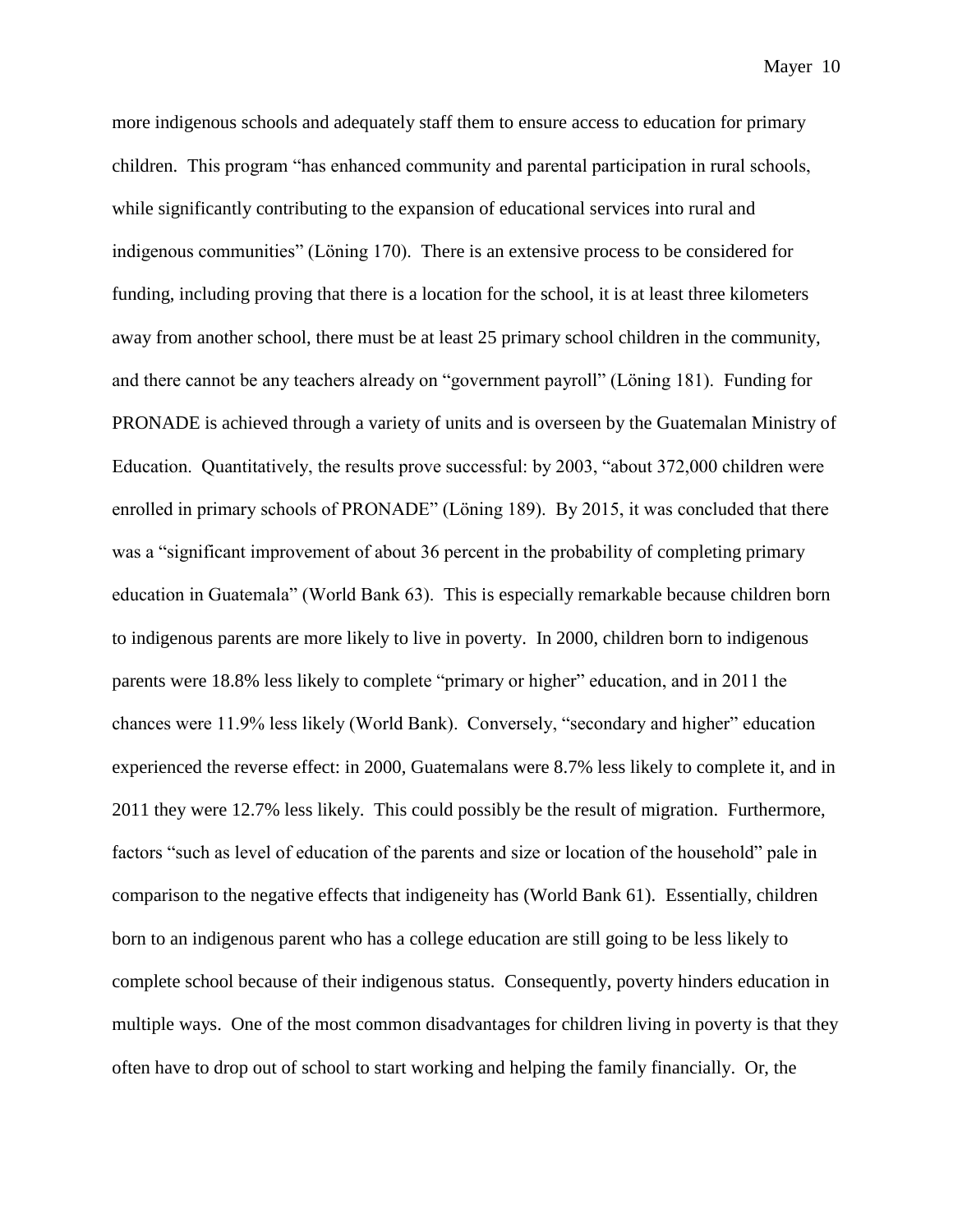family simply cannot afford to pay for secondary education. Qualitative measures, such as the quality of education provided and its impact on students, are more difficult to measure. There are still gaps within the program, but ultimately it represents the success of rural indigenous communities to organize, rally, and succeed in advancing their children's education.

PRONADE is an example of an indigenous bilingual education program, or IBE. The goal of IBE is for children to be literate in both Spanish and an indigenous language. While there are many benefits of IBE, their implementation can be futile. Unless "necessary structural changes" are addressed, the success of IBE will be limited (Yoshioka 10). One of the most important changes would be addressing poverty. Not only is education impacted, but also employment and health. From 2000 to 2011, the probability of indigenous Guatemalans working in the informal sector increased from 9.34% to 14.5% (World Bank). Working in the informal sector creates job instability, volatile income, minimal (if any) benefits, and no safety regulations. Additionally, access to quality healthcare is limited to nonexistent in certain indigenous communities. In Peru, for instance, "the life expectancy of indigenous people is 30 years shorter in the Peruvian highlands than in Lima" (World Bank 30). These instances are only a few of the many areas in which indigenous people are disadvantaged. The need for structural reforms is further demonstrated through the clear polarization that remains between indigenous and Ladino communities. Especially at younger ages, students are more inclined to choose which language to speak based on acceptance among peers. These choices are detrimental because "often times it's young children making this decision to stop using the ancestral language and then when those children grow up the language is effectively gone" (*The Linguists).* Clearly, educational environments can cause nearly irreparable changes in the realm of indigenous language retention. Even external academic actors can provide aide in a way that is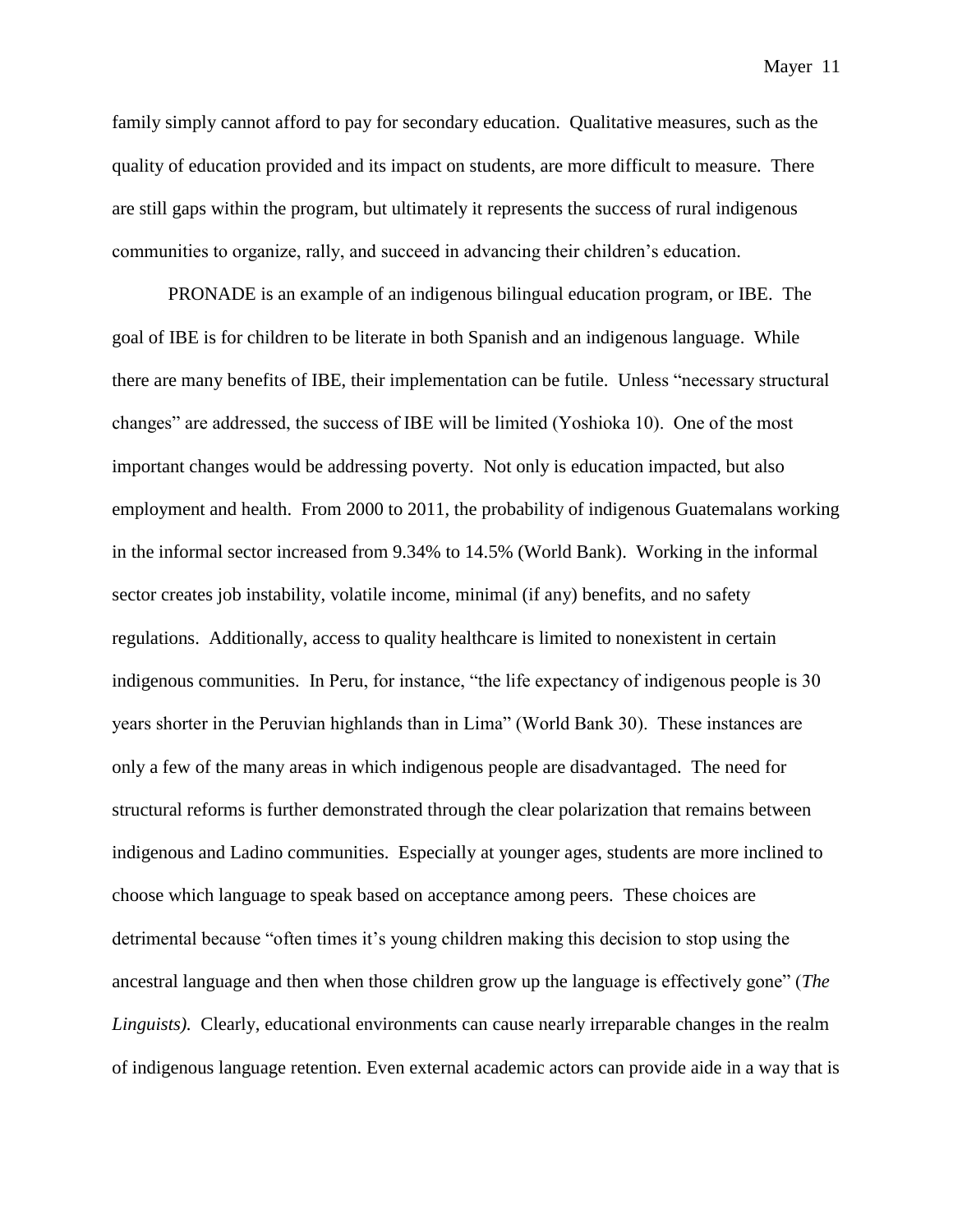not truly altruistic. When outside academics publish information about indigenous communities, it is not uncommon to use the wrong spelling (Mateo-Toldeo). Not only is this belittling the communities, but it also propels misinformation forward. At a political level, different indigenous groups are being improperly identified. How can a group achieve equality if the public cannot spell their name? Thus, while IBE is magnanimous in its premise, it is problematic when it is being implemented in a top-down manner. A solution to this issue is its reverse: domestic grassroots organizations that work to spread influence.

### Part VI: Educational System in Guatemala

My experiences volunteering in Guatemala permitted me to better understand how the current education system is constructed. The public school system in indigenous towns is unsatisfactory at best. Since there is usually only one school building, the morning session is for elementary level students and the afternoon is for what someone from the U.S. would consider a middle school level. The following observations are from my time in the middle school part of the day. Of a four to five hour school day, there is a 30-minute recess. There is no electricity in the building. There is a lack of cohesion and order among the classes; children anywhere from 11 to 16 years old are in the same classroom. The amount of students who complete the homework are far and few in between. Often, the teachers are unable to effectively manage a group of adolescents. Time that should be dedicated to learning is often lost to unproductivity. While it is beneficial that instructors teach partly in Mam, the Spanish classes are nearly useless due to their unproductivity. A crucial point in IBE is that both Spanish and an indigenous language, in this case Mam, are being fostered. A majority of the teachers who work in these indigenous towns are not from that specific town. Locals feel that because the teachers have no personal connection, they are not as invested in the success of the children as they should be. It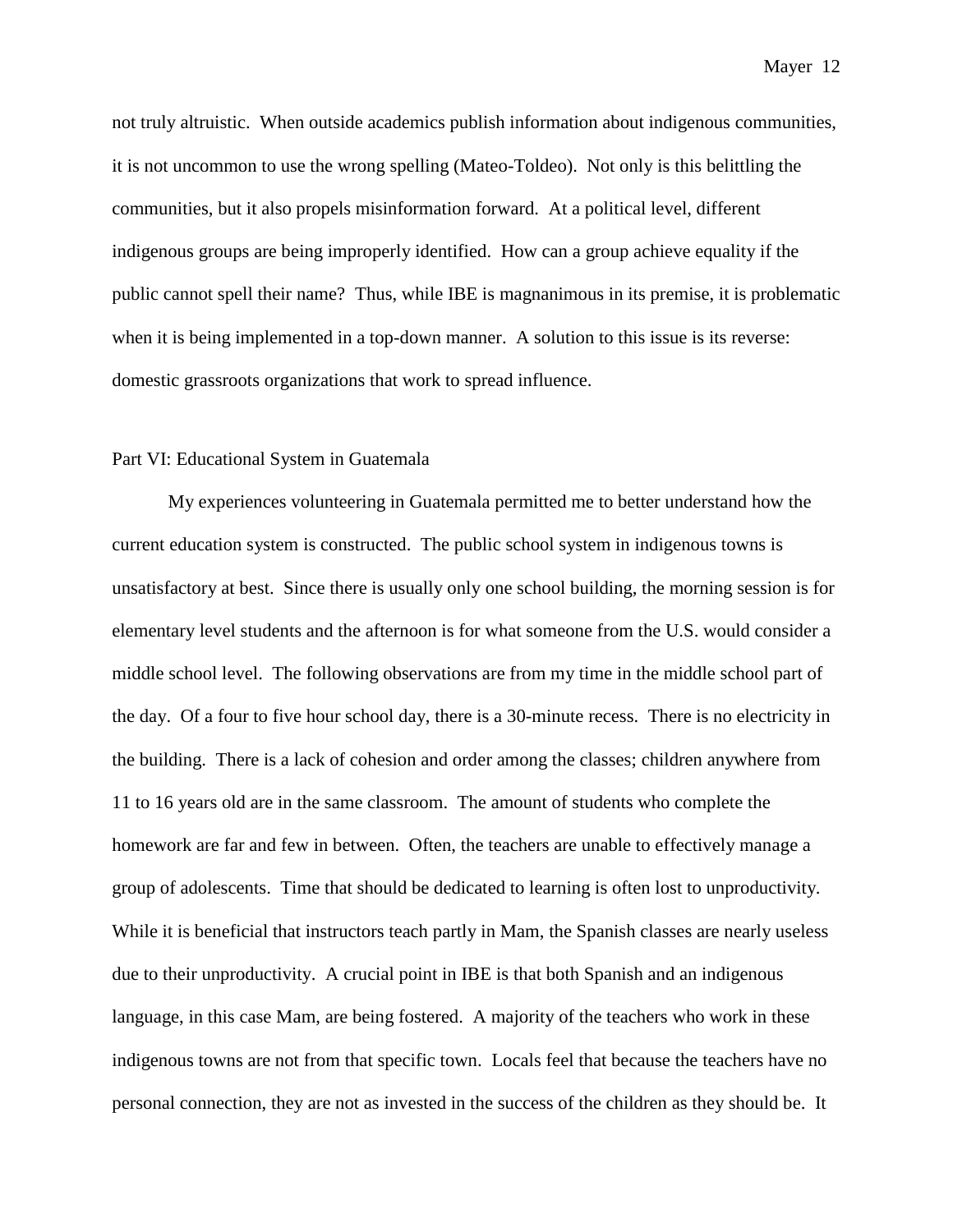was not uncommon for teachers to leave the classroom for lengthy and unspecified amounts of time. It was also not uncommon for another volunteer and myself to be harassed by the male teachers. Public education in rural, poverty stricken towns ends with middle school. Secondary schools, or the U.S. equivalent to high schools, are available in more populous cities. However, many of these institutions are boarding schools, which are not funded by the government. Commuting day to day is not an option because the distance is too far and the risk of being

robbed in certain locations is high. Since many indigenous families cannot afford to pay the tuition, education becomes class based.

### Part VII: Case Study- Grupo Cajolá

In some parts of Guatemala, non-governmental organizations have worked to address the failures of the public education system and the systemic factors that marginalize indigenous communities. One example is Grupo Cajolá, whose mission is "*juntos caminemos que nadie se quede atrás*," which literally translates to, "let's walk together so nobody is left behind." Cajolá is an indigenous town located in Quetzaltenango, one of the highest altitude areas of the country. The native language in this town is Mam. Their mission is best embodied through their goal "to create a Cajolá that no one is forced to leave in order to survive through collaboration and community building" (Grupo Cajolá). This is accomplished through a variety of mediums, notably through the economic women's cooperative MayaMam Weavers. By producing beautiful hand-woven products, women are afforded the opportunity to earn an income to better provide for themselves and their families. The products are mostly sold in the United States, however there is a market in some Guatemalan cities as well. Other initiatives of the NGO include a carpentry cooperative, a honeybee harvesting cooperative, a free internet center, and most notably, a free preschool and aftercare program. In the summer of 2018, I had the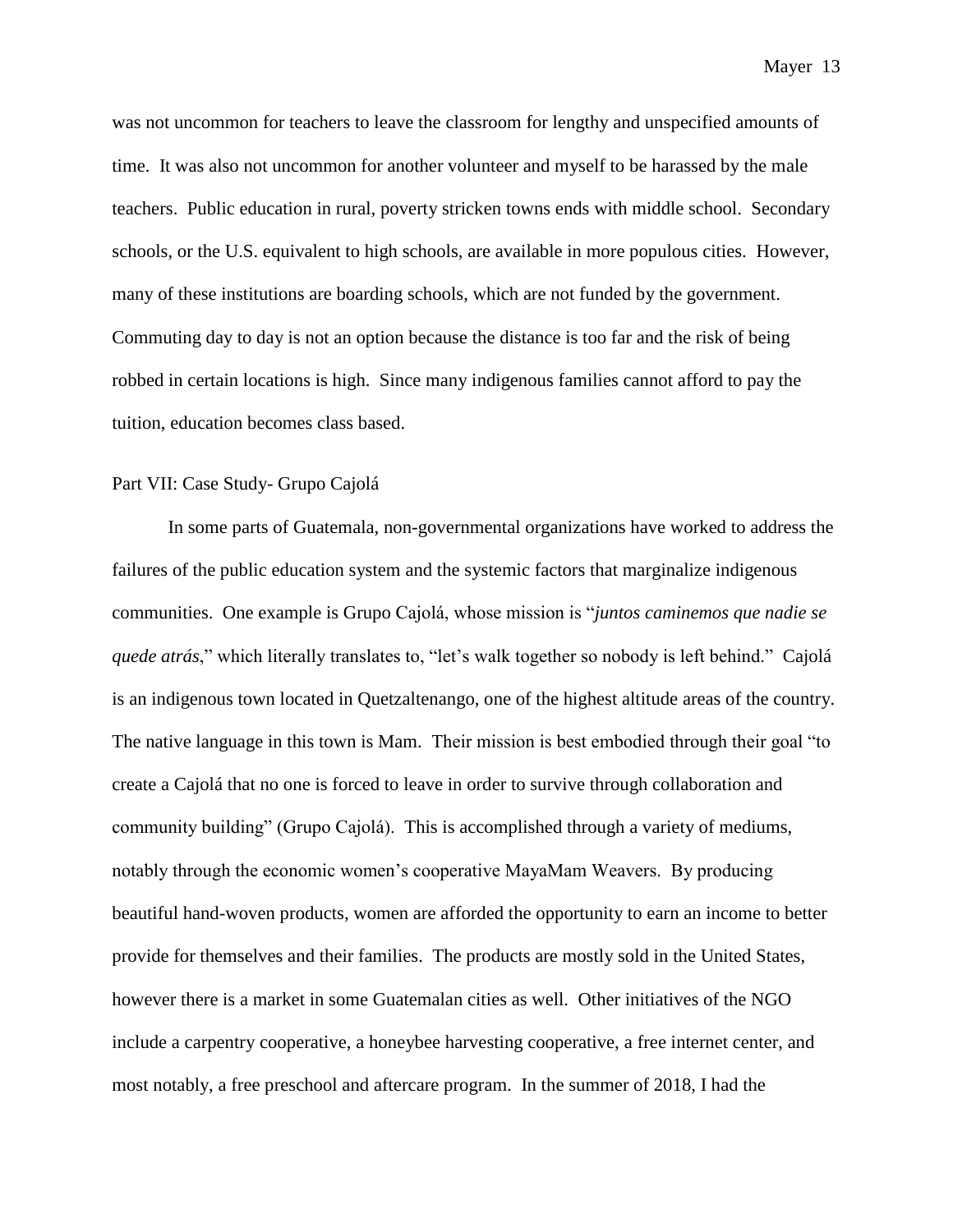opportunity to volunteer with them in Cajolá. Throughout the morning, I taught English lessons to any weavers who were interested. The interest spread, and I also worked with relatives of the weavers. In the afternoons, I worked at the aftercare program "Ayudando con las Tareas," or the Helping with Homework program. I was fortunate enough to live with a woman and her son who also live in Cajolá. Her son is enrolled in the local school and regularly attends the aftercare program. However, she is aware of how poorly managed the public school is run, so she often makes her son practice subjects at home.

Grupo Cajolá's preschool program, officially titled "*Xnaq'tz Nab'l Q'chman*" or Teaching the Wisdom of Our Elders Preschool, is rooted in the Reggio Emilia philosophy. The main focuses through this principle include, "an interpretation of teachers as researchers, curriculum as long-term projects, the role of symbolic languages in child development and advocacy, the role of the environment, and an interpretation of parents as partners in the educational enterprise" (New 5). Essentially, the view of education is transformed into a critical asset not only to children, but also to the community. Teaching the Wisdom of Our Elders Preschool is instructed in both Mam, the mother tongue of the community, and Spanish. While learning Spanish is a focus of the school, instruction is primarily taught in Mam. By learning in two languages, students are given an advantage because they can retain and celebrate their culture as well as learn one of the most widely spoken languages in the world. One of the greatest accomplishments of the preschool is its assistance in securing grant funds for publications of children's books written in Mam. Not only are these books the first ever written and published in Mam, but they are some of the first indigenous children's books.

To better understand the origins of the pre-school, I interviewed Caryn Maxim, the woman responsible for co-creating the organization. Aside from Guatemala, the NGO works out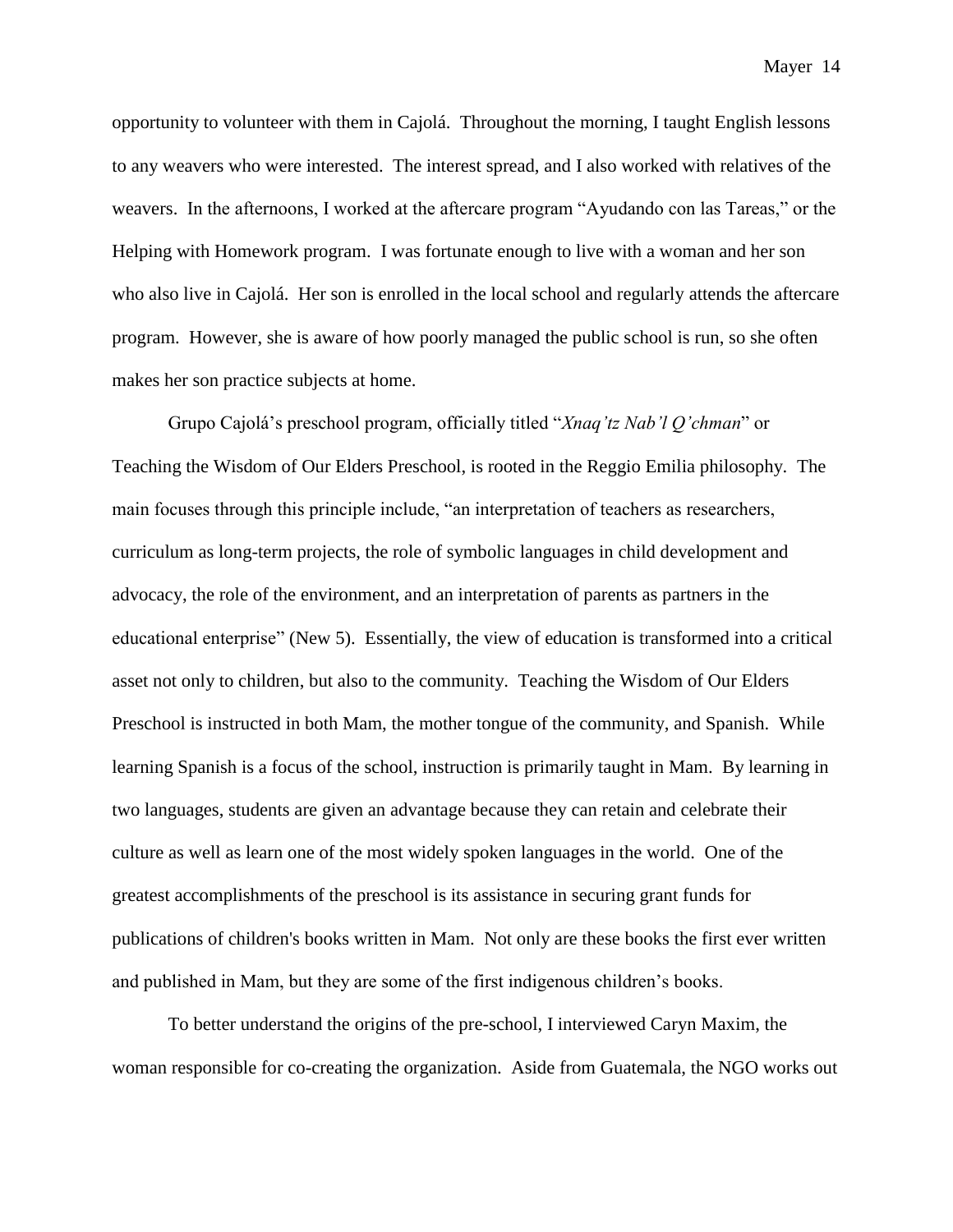of Morristown, New Jersey. Caryn reiterated the Reggio Emilia approach, noting that it is quintessentially based in local culture. It was apparent that teaching the school in Mam, or the mother tongue, would be most beneficial. When I asked Caryn to elaborate on the genesis of the picture books, she first cited the 1996 Peace Accords on Indigenous Rights, noting that they included bilingual teaching in schools. From an academic standpoint, work was done to organize and condense all alphabets of indigenous languages into one uniform alphabet. This still allowed for many different sounds, but it united the languages in one common alphabet. When Caryn was looking for books written in Mam, the only ones that existed were those that taught how to read the language. So, they decided that they needed to publish books. Grupo Cajolá applied to a National Geographic grant program that was centered on strengthening indigenous culture, and ultimately they received the grants that funded their first two books. The idea was to sell them and make enough money to publish more books. Currently, all of the preschool teachers are writing another book and are almost ready for publication, adding four or five new books to the collection. While the teachers are responsible for the written content, Grupo Cajolá's publisher (who has a store in Guatemala City) provides immense support by contributing the graphic designs of the books.

One of the most critical transformations for the school is the building itself. Caryn explained that they created the initial space by moving looms and emptying out the alternative break space to dedicate area to a classroom. Initially, Caryn mapped out the space but the teachers then asked if they could move it around, to which she was delighted. Over time, they rearranged it to be more suitable for how kids work and play. Caryn described the first classroom as, "sad because it was a concrete floor and there weren't many windows. Reggio Emilia is about light, and there we are hunkered down in a space that's not very beautiful. To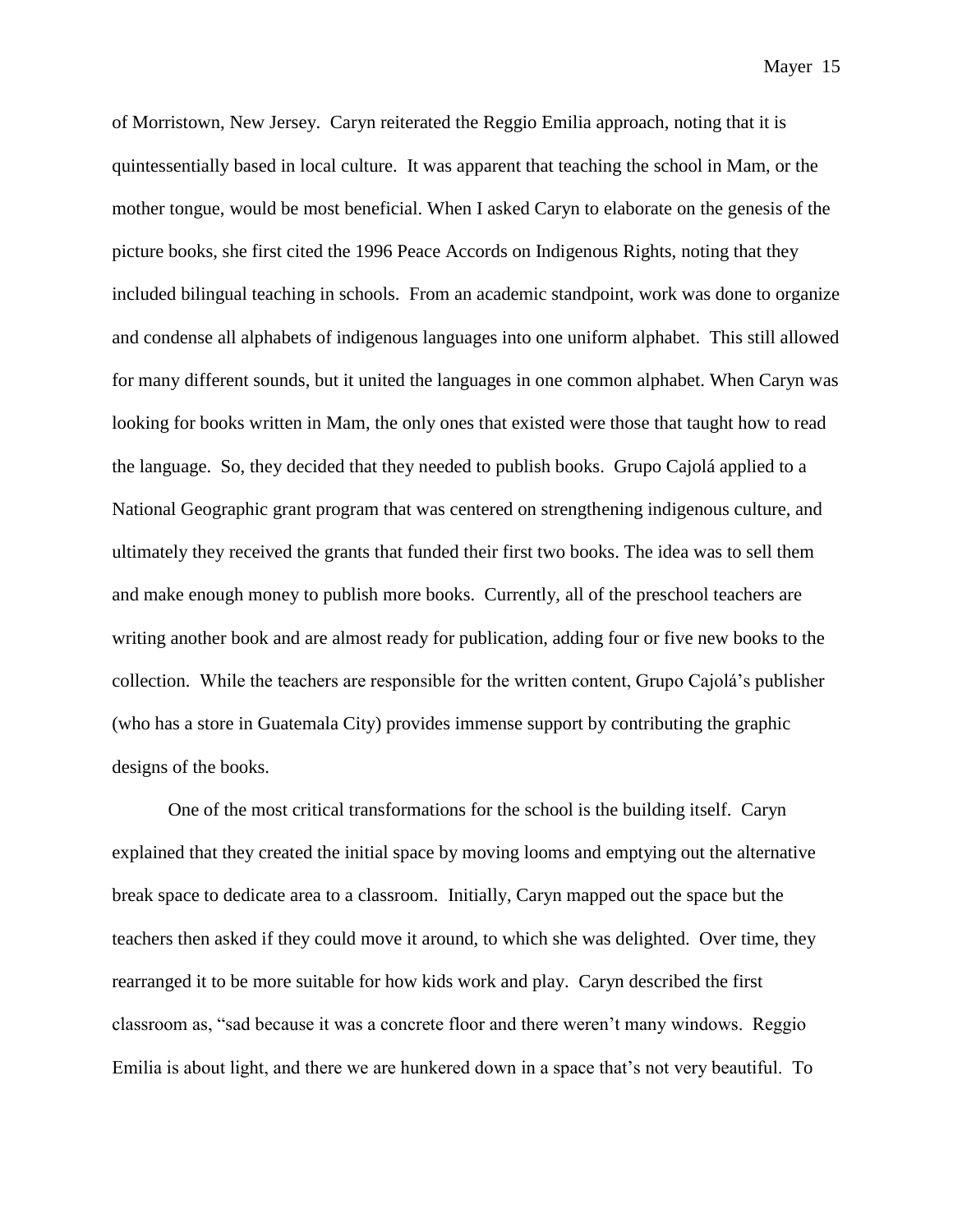me the biggest and most exciting change about the new space is the huge change in lighting, with the glass skylights in the roof." She went on to explain that Reggio Emilia philosophy states that you should work with your school in a way that reflects your culture and how it reflects children. One of the challenges that Cajolá faces is deciding where to put your children in a town that's very poor. Caryn describes the space as "not luxury, but bright and open and in an environment that's conducive to being beautiful. That was really the genesis of that. And when we build our school, whenever that is, we'll use adobe architecture, which is traditional. We'll also add steel support so they don't fall down, because we want to make beautiful adobe." As a whole, speaking with Caryn about the origins and her vision demonstrates the level of commitment that she has for the project. Currently, she is delegating more tasks with bigger responsibilities to members of the community. This initiative is to ensure that Grupo Cajolá continues to prosper even after Caryn is unable to continue working someday. The work she has accomplished so far has laid a strong foundation to continue expanding upon.

To better understand the effectiveness of Grupo Cajolá, I interviewed three residents of the town. All of the participants remain anonymous and speak both Spanish and Mam (pseudonyms are used in this paper). The interviews were conducted in Spanish via online correspondence. The questions I asked them pertained to their language learning and school experiences, what languages they speak to their children at home, how beneficial Grupo Cajolá's preschool and aftercare programs are, and what advertisements in local cities meant to them. I was interested in knowing about how they learned languages, since things like picture books were not available to them during childhood. The contrast, if there is a contrast, between generations can serve as evidence supporting or refuting the claim that the new learning initiatives are beneficial. Finally, I wanted to know about the impact the advertisements in Xela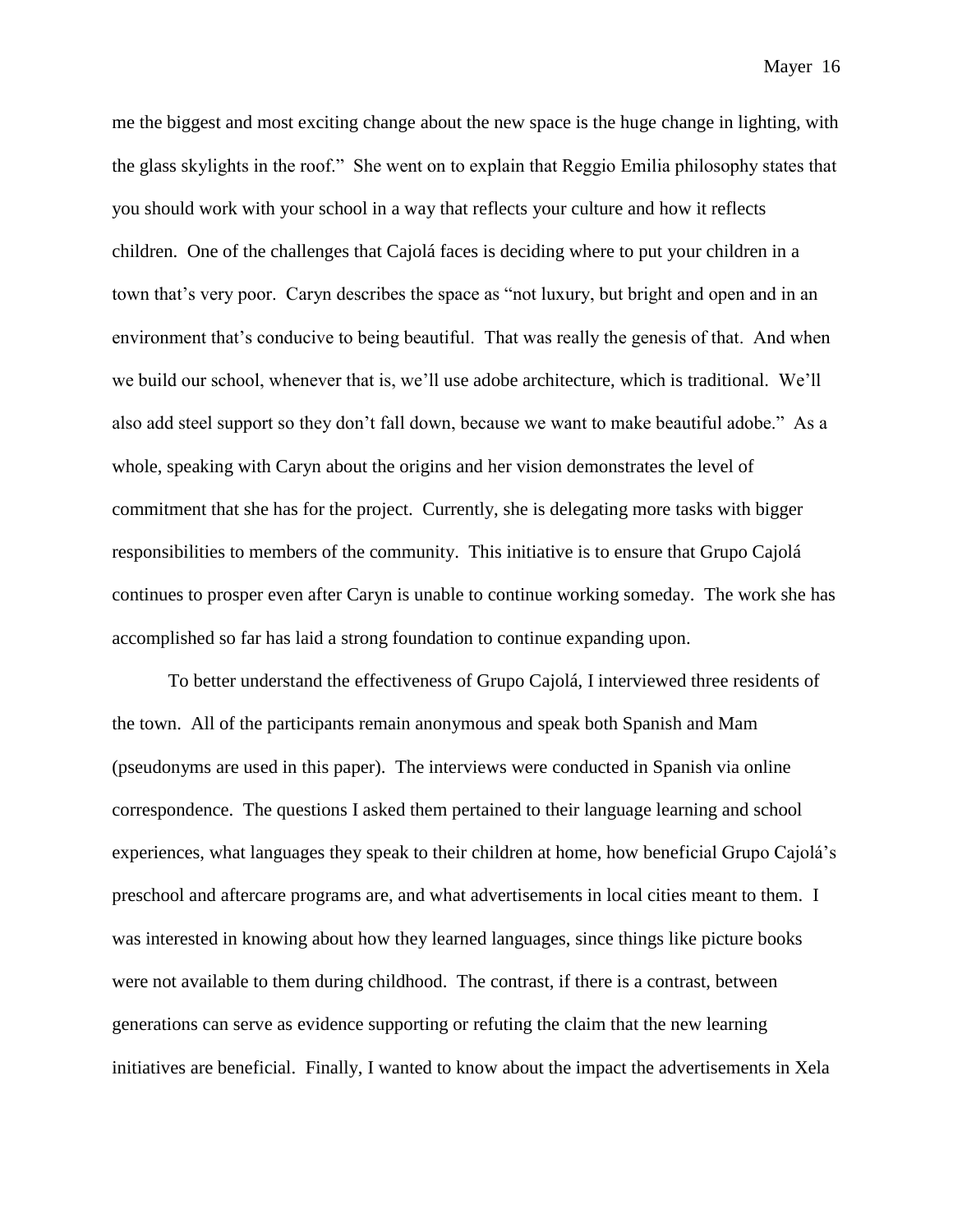(the closest city to Cajolá via a 30 minute car ride) have to indigenous citizens. While Mam wouldn't be the dominant indigenous language in that region, there is still no indigenous language representation in any marketing. Since responses were not compulsory, most questions were answered by everyone, but there were some that went unnoticed (possibly due to a lack of in person communication).

Flor learned the Mam language by talking with her parents when she was a little girl. It wasn't until she entered school that she learned Spanish. She prefers to speak to her daughters in Mam and will continue to do so. "It has been a beautiful experience for my daughters to be learning so much and I know that it will serve as a great benefit for my girls and I. My daughters do not attend the Helping with Homework program because they are still too young but I know that it is important for the children that attend."

Ana explained that she has attended school and learned languages through her family and her education. At home, she speaks to her daughter in Mam because "I prefer that she learns Mam first as her mother tongue." When asked about the aftercare program, she thinks that it is beneficial for her daughter because "I do not have time to support her with her homework, and I as a mother work to be able to give her a little better education."

Roberto attended school for 8 years. "My first language is my mother tongue, and it's called Mam. I learned it from my parents." His second language is *Castellano* or Spanish, which he learned at home with his parents and at school with his friends. Roberto's third language is English, which he learned in school, at work, and from his friends in the United States. Roberto has two daughters, and at home he speaks with them in Mam, Spanish, and a little bit of English. He prefers speaking to the girls in Mam, and again references it as his mother tongue. Both of his daughters are registered in school, and it has been "greatly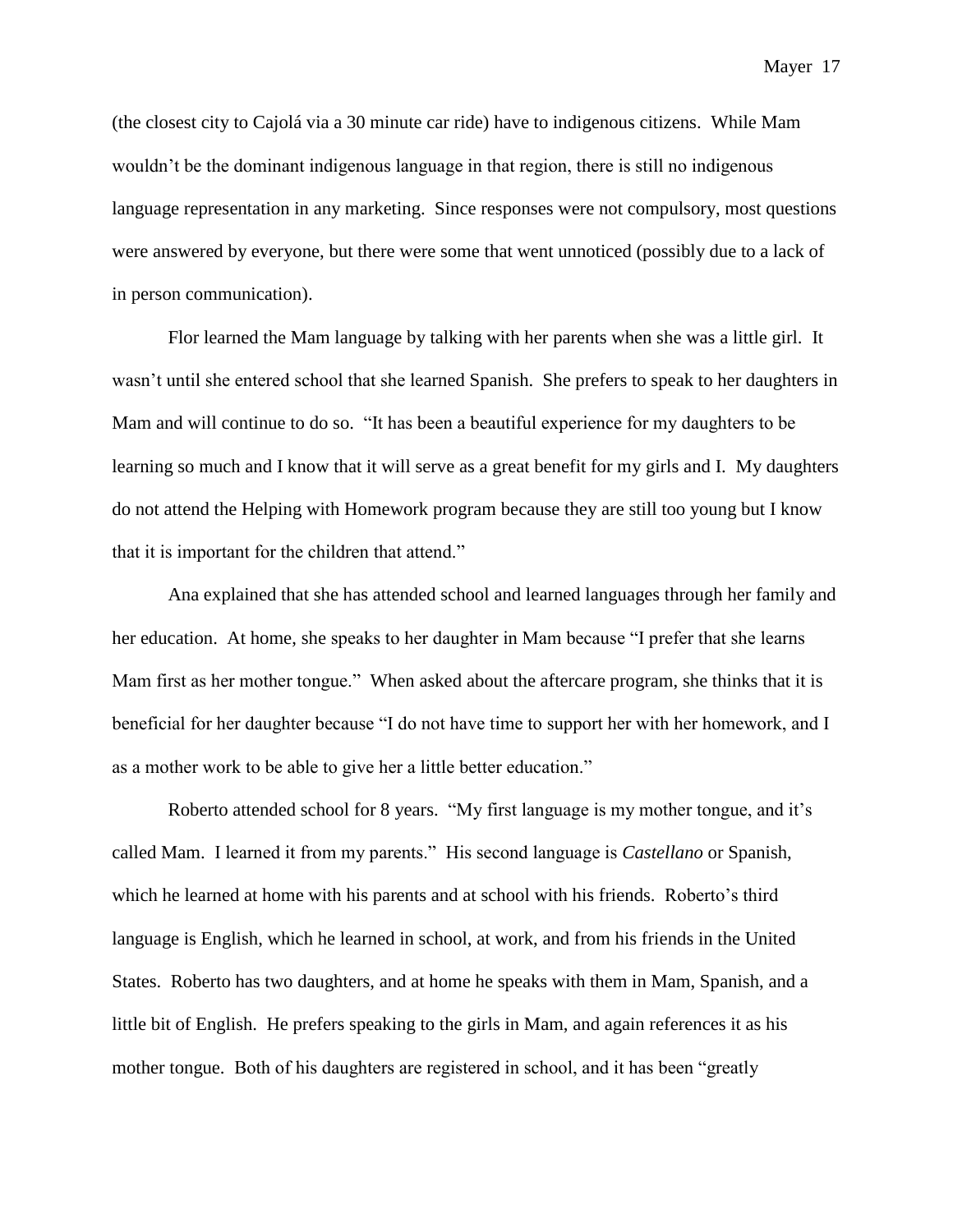beneficial" for intellectual development and for the development of personal ability. He describes the opportunity the school provides as, "it has been the best experience I have had as a father since my daughters have developed and are able to contribute to the development of the society. The Helping with Homework program has also been a tool to continue my daughters' personal development since we have trained teachers to contribute to the development of the community." Roberto feels that the advertisements in Xela are only there to let people know that there is availability in the business market.

Overall, the proof of success for Grupo Cajolá lies within the responses from its members. Collectively, education has bettered the lives of children in the town. Their educational progress does not seem to be hindered by speaking and learning in two languages, but rather keeps them connected and engaged with their culture. Whereas town public schools are understaffed by outside teachers who often are ineffective at their jobs, employing members of the town in programs like Ayudando con las Tareas ensures that the teachers care about the quality of education being administered. This was evident during my time there, as students were constantly engaged and practicing reading, writing, and other academic related initiatives. While their children are being cared for in school and aftercare, more parents are afforded the opportunity to seek employment. Specifically with Grupo Cajolá, workers are ensured fair compensation and a safe working environment. The business within the company is transparent, which adds another level of accountability. Employment with this type of company has the potential to challenge, and even reverse, the negative trends that World Bank reports have seen in the first decade of the 21st century. Despite the draconian suffering that the government imposed on the indigenous community, they survived and demanded accountability. By challenging impunity, indigenous people have noticeably prospered by mobilizing in ways to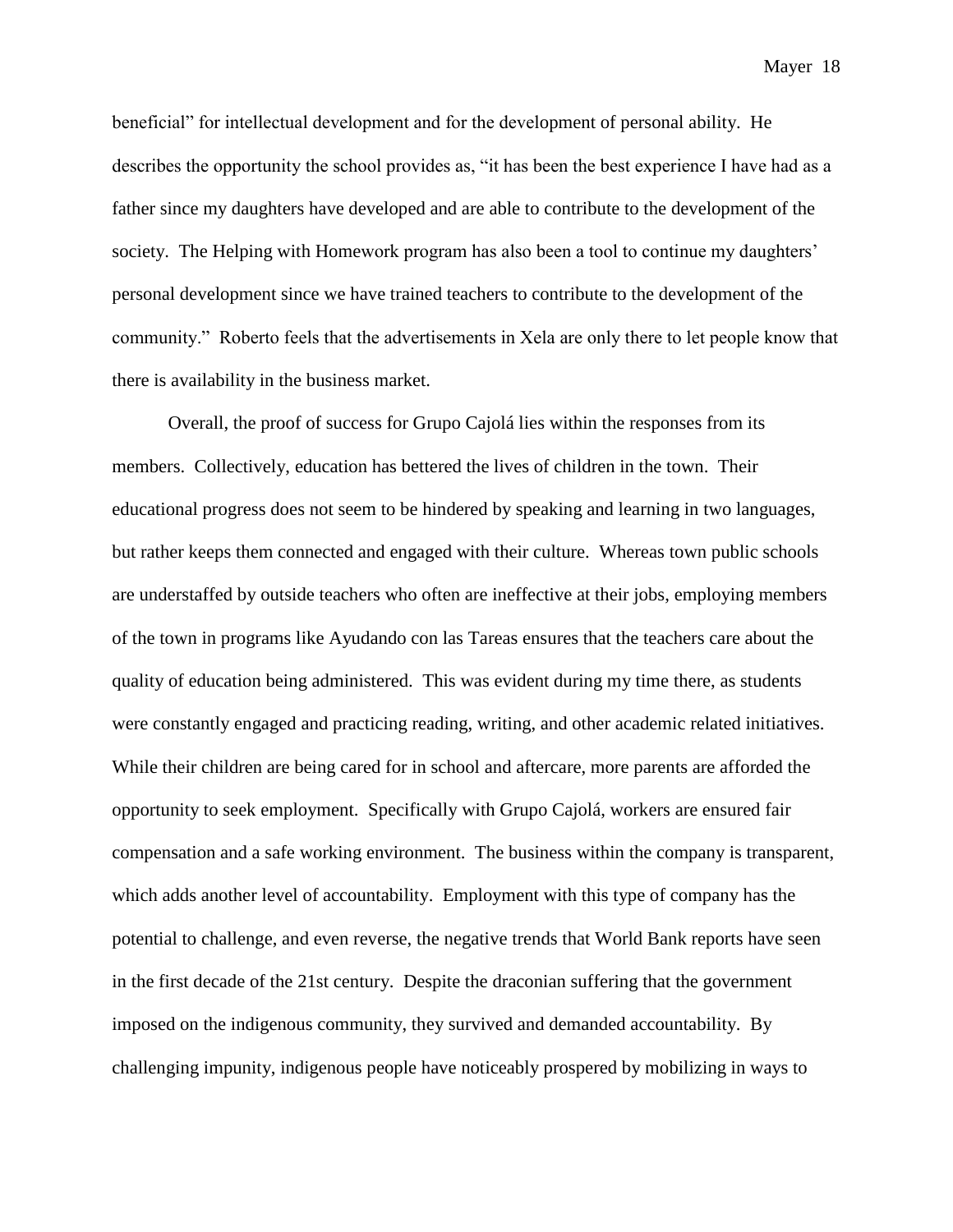better their communities. The early success of Grupo Cajolá and their educational programs demonstrates the immense resiliency within the Guatemalan indigenous community and their commitment to continue to prosper.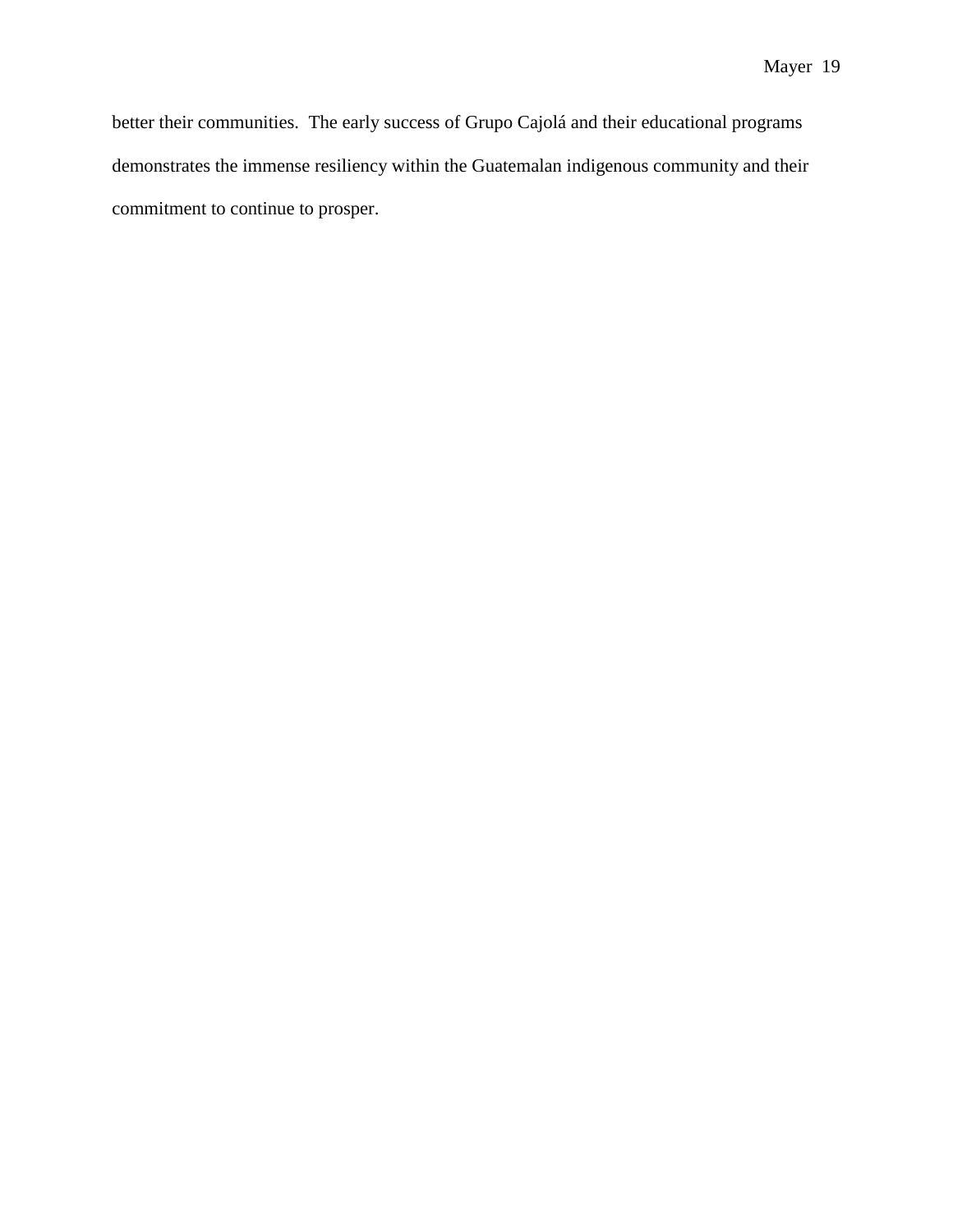#### Works Cited

- Arriaza, Gilberto, and Arturo Arias. "Claiming Collective Memory: Maya Languages and Civil Rights." *Social Justice*, vol. 25, no. 3 (73), 1998, pp. 70–79. *JSTOR*, [www.jstor.org/stable/29767086.](http://www.jstor.org/stable/29767086)
- Blum, Leonor. "International NGOs and the Guatemalan Peace Accords." *Voluntas: International Journal of Voluntary and Nonprofit Organizations*, vol. 12, no. 4, 2001, pp. 327–353. *JSTOR*, [www.jstor.org/stable/27927744.](http://www.jstor.org/stable/27927744)

"Books in Mam." *Grupo Cajola*, [www.grupocajola.org/books-in-mam.](http://www.grupocajola.org/books-in-mam)

- "Community-Managed Schools and the Decentralization of Education in Guatemala: The Experience of PRONADE." *Economic Growth, Biodiversity Conservation, and the Formation of Human Capital in a Developing Country: The Case of Guatemala*, by Ludger J. Löning, NED - New edition ed., Peter Lang AG, Frankfurt Am Main, 2004, pp. 167–204. *JSTOR*, www.jstor.org/stable/j.ctv9hj6tx.9.
- Dym, Jordana. "'Mapitas," 'Geografías Visualizadas' and the Editorial Piedra Santa: A Mission to Democratize Cartographic Literacy in Guatemala." *Journal of Latin American Geography*, vol. 14, no. 3, 2015, pp. 245–272., [www.jstor.org/stable/43964637.](http://www.jstor.org/stable/43964637)
- García, María Elena, and José Antonio Lucero. "Un País Sin Indígenas?" *The Struggle for Indigenous Rights in Latin America*, edited by Nancy Grey Postero and Leon Zamosc, Sussex Academic Press, 2004, pp. 158–188.
- Grandin, Greg, et al., editors. "Introduction." *The Guatemala Reader*, Duke University Press, 2011, pp. 1–9.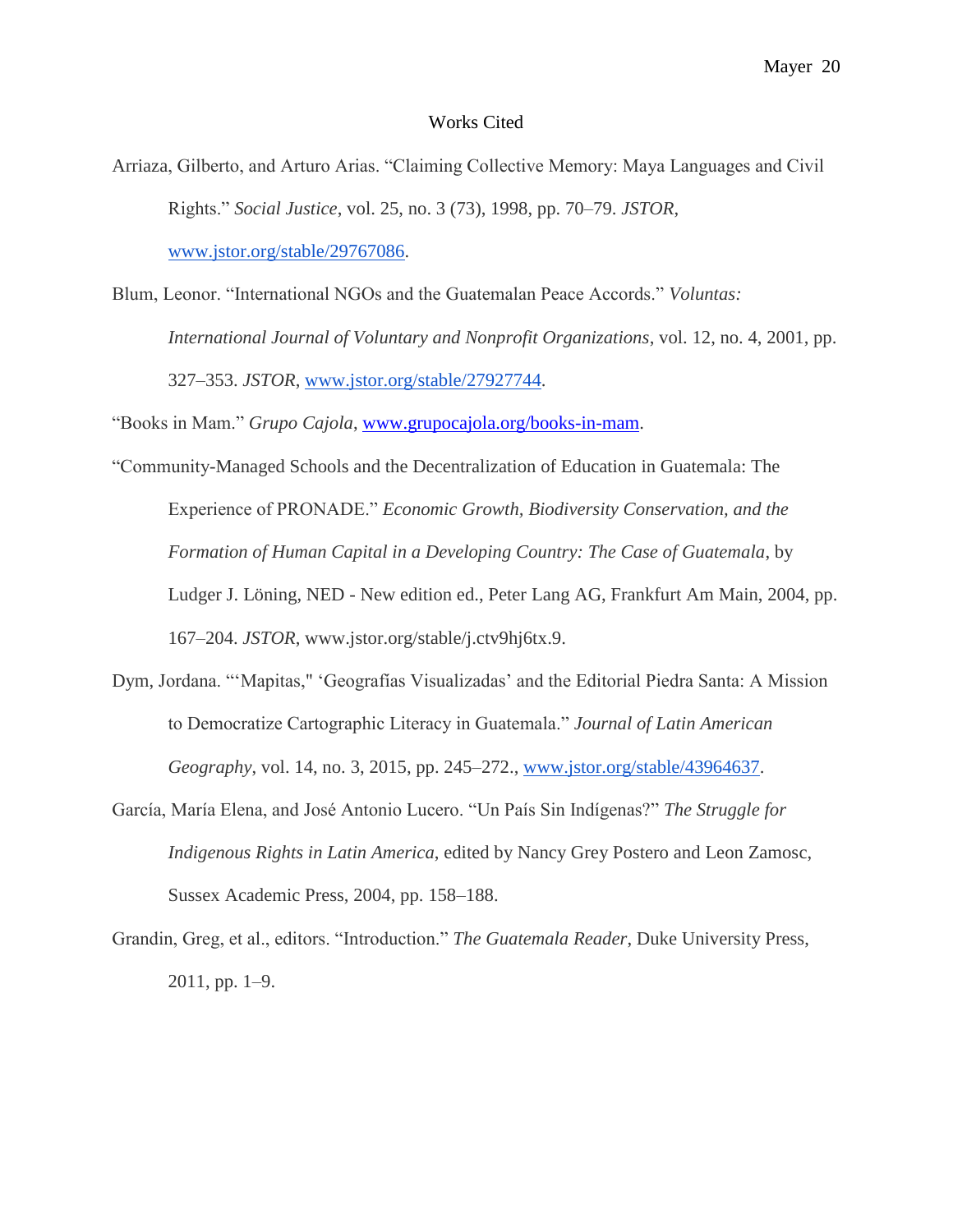Jameson, Kenneth P. "The Indigenous Movement in Ecuador: The Struggle for a Plurinational State." *Latin American Perspectives*, vol. 38, no. 1, 2011, pp. 63–73. *JSTOR*,

[www.jstor.org/stable/29779307.](http://www.jstor.org/stable/29779307)

- *The Linguists.* Directed by Seth Kramer, Daniel A. Miller, and Jeremy Newberger, performances by David Harrison and Gregory Anderson, Ironbound Films, 2009. DVD.
- Lovell, W. George, and Christopher H. Lutz. "'A Dark Obverse': Maya Survival in Guatemala,: 1520-1994." *Geographical Review*, vol. 86, no. 3, 1996, pp. 398–407. *JSTOR*, [www.jstor.org/stable/215503.](http://www.jstor.org/stable/215503)
- MacVean, Robert B., and Francisco Nieves C. "Educational Reorganization in Guatemala." *Comparative Education Review*, vol. 1, no. 3, 1958, pp. 18–24. *JSTOR*, [www.jstor.org/stable/1186304.](http://www.jstor.org/stable/1186304)
- Mateo‐Toledo, B'alam. "The Use of Languages' Names: The Mayan Case." *International Journal of American Linguistics*, vol. 69, no. 2, 2003, pp. 151–153. *JSTOR*, [www.jstor.org/stable/10.1086/379682.](http://www.jstor.org/stable/10.1086/379682)
- McQuown, Norman A. "The Classification of the Mayan Languages." *International Journal of American Linguistics*, vol. 22, no. 3, 1956, pp. 191–195. *JSTOR*, [www.jstor.org/stable/1264013.](http://www.jstor.org/stable/1264013)
- Menchú, Rigoberta. "The Quincentennial A Gift of Life: A Message from the Indigenous People of Guatemala." *Social Justice*, vol. 19, no. 2 (48), 1992, pp. 63–72. *JSTOR*, [www.jstor.org/stable/29766675.](http://www.jstor.org/stable/29766675)
- Morgan, Rhiannon. "On Political Institutions and Social Movement Dynamics: The Case of the United Nations and the Global Indigenous Movement." *International Political Science*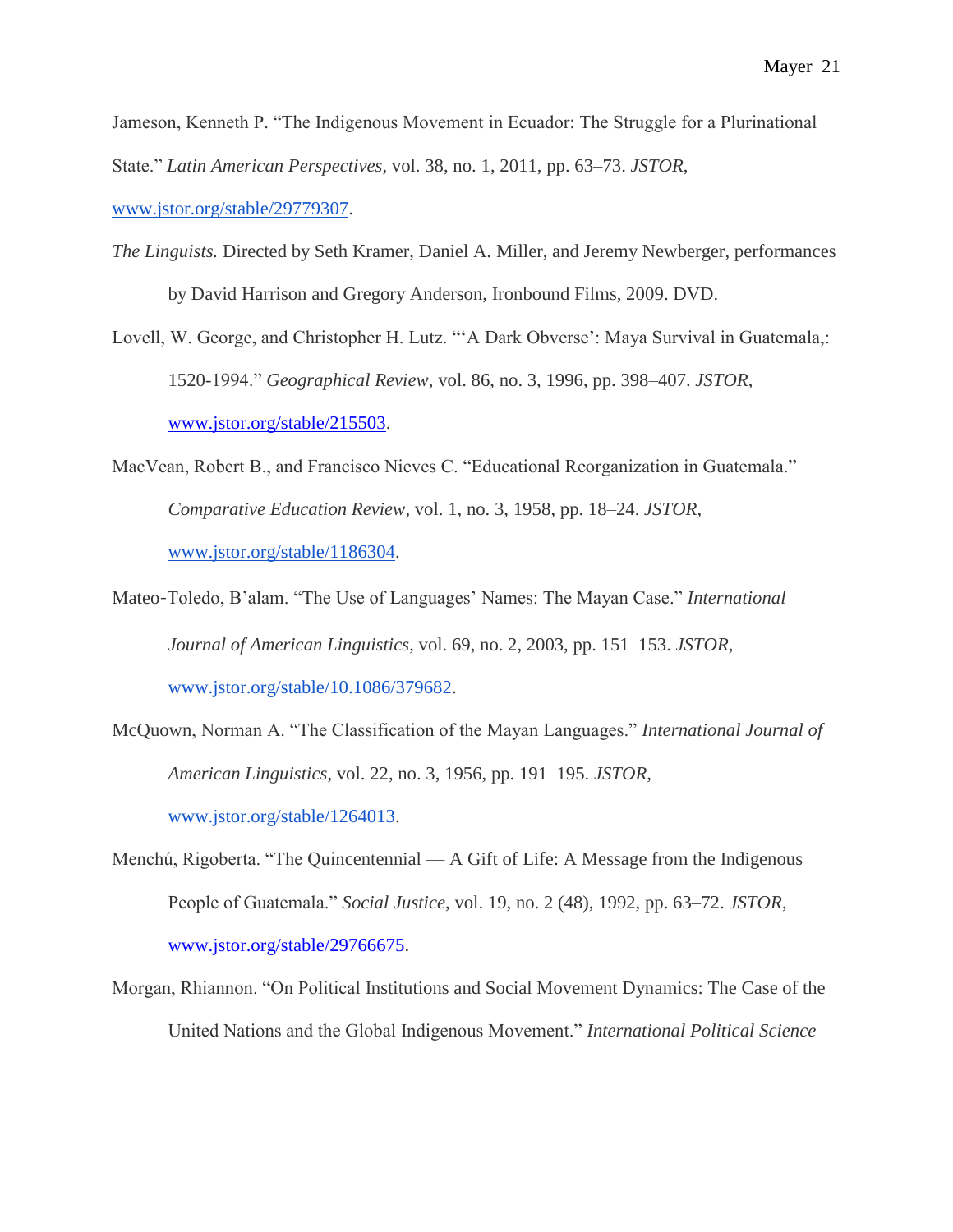*Review / Revue Internationale De Science Politique*, vol. 28, no. 3, 2007, pp. 273–292. *JSTOR*, [www.jstor.org/stable/20445095](http://www.jstor.org/stable/20445095)

New, Rebecca S. "Reggio Emilia as Cultural Activity Theory in Practice." *Theory Into Practice*, vol. 46, no. 1, 2007, pp. 5–13. *JSTOR*, www.jstor.org/stable/40071628.

"Our Story." *Grupo Cajola*, [www.grupocajola.org/who-we-are.](http://www.grupocajola.org/who-we-are)

- Peláez, Severo Martínez. "The Ladino." *The Guatemala Reader*, edited by Greg Grandin et al., Duke University Press, 2011, pp. 129–132.
- Postero, Nancy Grey, and Leon Zamosc, editors. "Articulation and Fragmentation ." *The Struggle for Indigenous Rights in Latin America*, Sussex Academic Press, 2004, pp. 189– 216.
- Rathgeber, Theodor. "Indigenous Struggles in Colombia." *The Struggle for Indigenous Rights in Latin America*, edited by Nancy Grey Postero and Leon Zamosc, Sussex Academic Press, 2004, pp. 105–130.
- Ross, Amy. "Truth and Consequences in Guatemala." *GeoJournal*, vol. 60, no. 1, 2004, pp. 73– 79. *JSTOR*, [www.jstor.org/stable/41147865.](http://www.jstor.org/stable/41147865)
- Sanford, Victoria. *Buried Secrets: Truth and Human Rights in Guatemala.* New York: Palgrave Macmillan, 2003.
- Verdirame, Guglielmo. "The Genocide Definition in the Jurisprudence of the Ad Hoc Tribunals." *The International and Comparative Law Quarterly*, vol. 49, no. 3, 2000, pp. 578–598. *JSTOR*, [www.jstor.org/stable/761396.](http://www.jstor.org/stable/761396)
- World Bank Group. *Indigenous Latin America in the Twenty-First Century: The First Decade.*Washington, DC: World Bank, 2015.